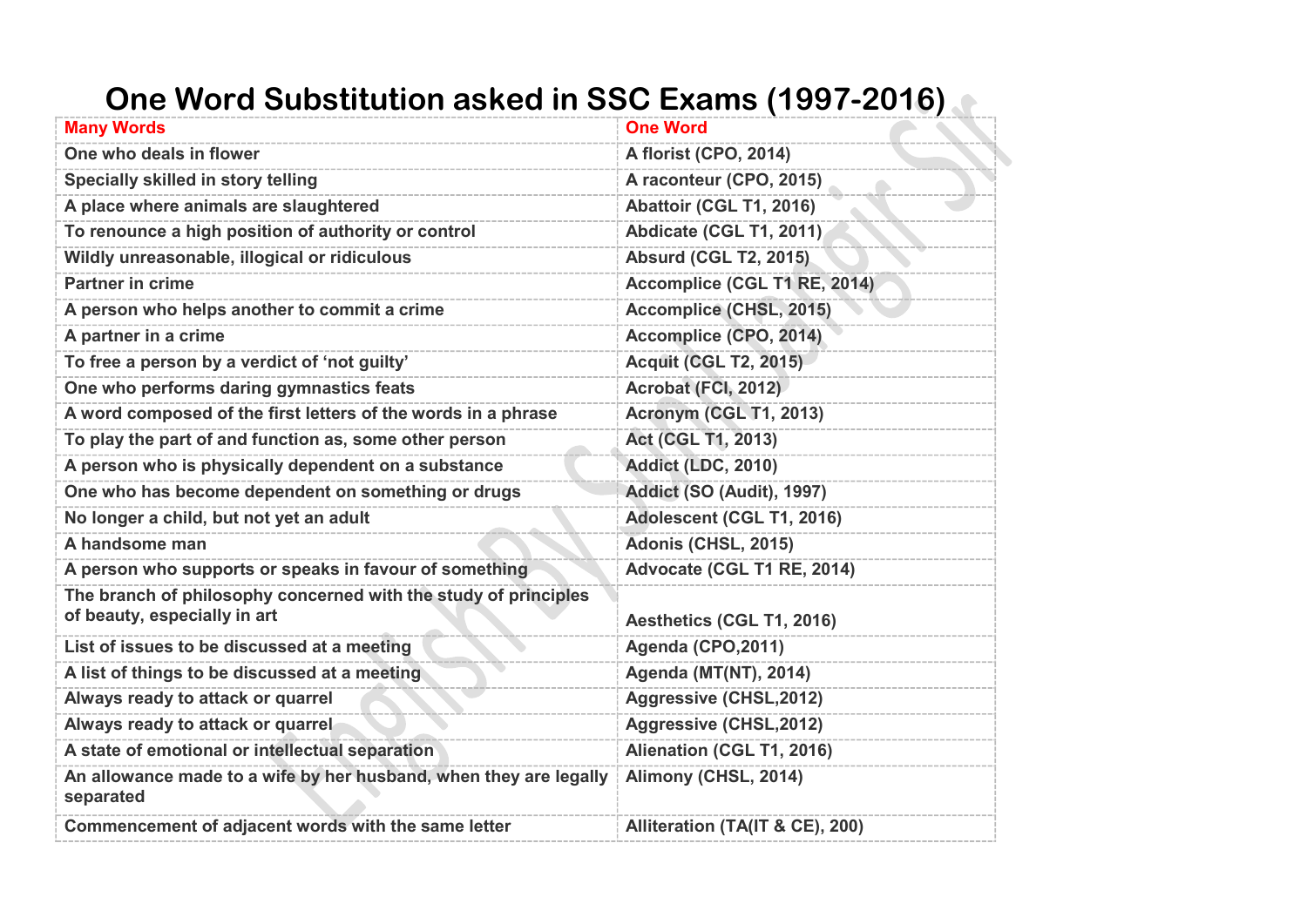| The height of object above sea level                                                                | Altitude (CHSL, 2012)                            |
|-----------------------------------------------------------------------------------------------------|--------------------------------------------------|
| The philosophy of putting another's welfare above one's own                                         | Altruism (CGL T1, 2016)                          |
| One who is concerned with the welfare of other                                                      | <b>Altruist (CGL T1, 2015)</b>                   |
| A person who loves everybody                                                                        | Altruist (CGL T2, 2014)                          |
| A person who devotes his/her life for the welfare of others                                         | Altruist (CPO, 2013)                             |
| A former student of a school, college or university                                                 | Alumnus (CHSL, 2013)                             |
| One who plays for pleasure rather than as a professional                                            | Amateur (CGL T2, 2014)                           |
| Able to use right hand and left hand equally well                                                   | Ambidextrous (LDC, 2010)                         |
| One who is able to use both hands                                                                   | Ambidextrous (CGL T1, 2016)                      |
| Capable of being interpreted in two ways                                                            | Ambiguous (LDC, 2010)                            |
| Capable of being understood in either of two or more possible<br>senses, and therefore not definite | Ambiguous (SO (Audit), 2001)                     |
| Loss of memory                                                                                      | Amnesia (CGL T1, 2011)                           |
| <b>Loss of memory</b>                                                                               | Amnesia (CPO, 2014)                              |
| A general pardon of offenders                                                                       | Amnesty (LDC, 2011)                              |
| A general pardon granted by the Government to political offenders                                   | Amnesty (CGL T1, 2013)                           |
| One not concerned with right or wrong                                                               | Amoral (SO (Audit), 1997)                        |
| One who lives both on land as well as in water                                                      | Amphibian (CGL T1 RE, 2013)                      |
| Animal that can live on land and in water                                                           | Amphibians (DEO, 2008)                           |
|                                                                                                     |                                                  |
| Animals that can live on land and water                                                             | Amphibians (MTS, 2014)                           |
| A person who has had one or more limbs removed                                                      | Amputee (CGL T2, 2015)                           |
| One who believes in no government and therefore incites disorder<br>in a state                      | <b>Anarchist (Statistical Invigilator, 2005)</b> |
| One who is out to destroy the Government                                                            | Anarchist (CGL T1, 2012)                         |
| The absence of law and order                                                                        | Anarchy (Stenographer, 2011)                     |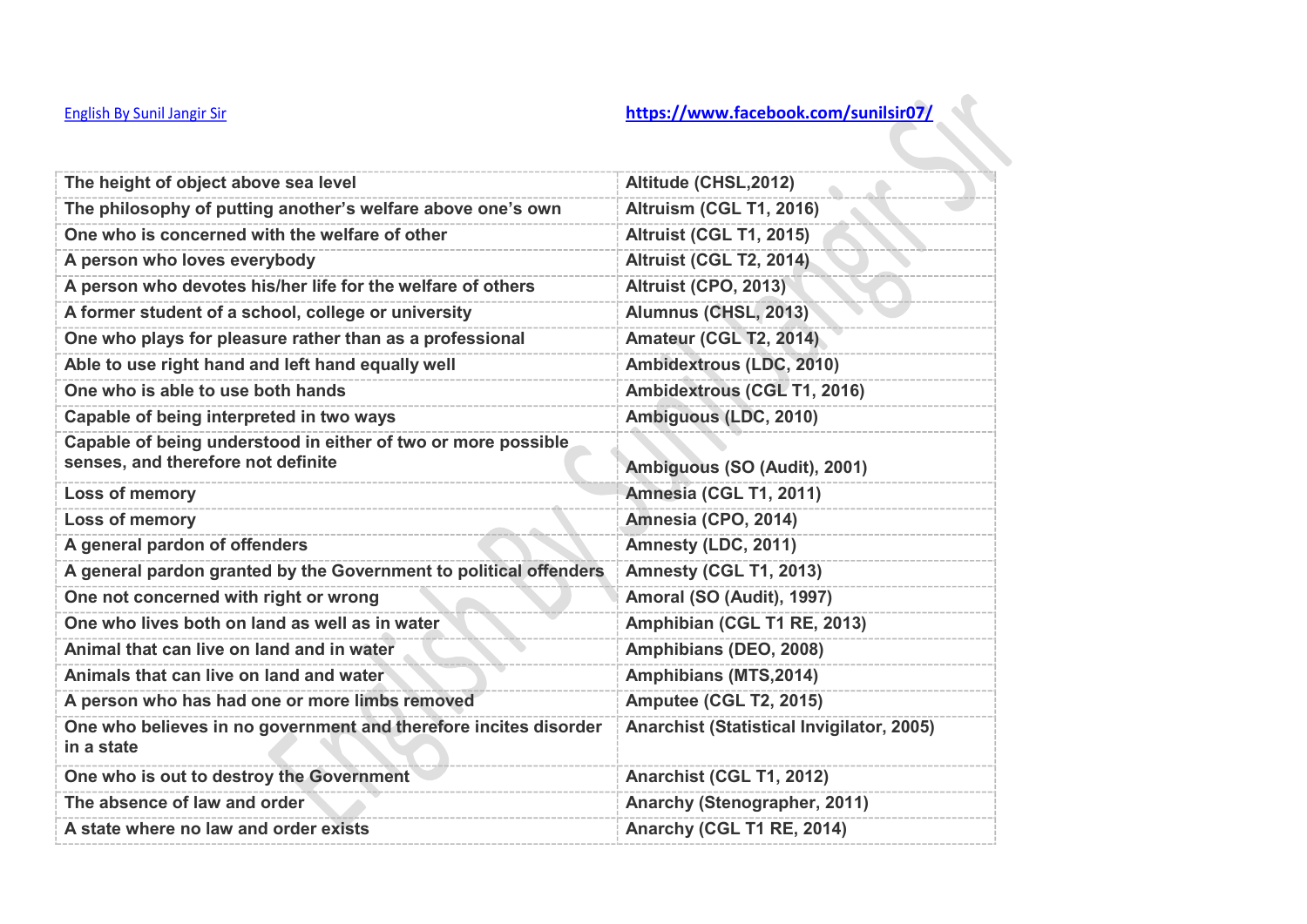| A strong dislike                                                                                                             | Animosity (CGL T1 RE, 2013)    |
|------------------------------------------------------------------------------------------------------------------------------|--------------------------------|
| To destroy completely                                                                                                        | Annihilate (CGL T2, 2015)      |
| Yearly celebration of a date or an event                                                                                     | Anniversary (MTS, 2013)        |
| A book written by an unknown                                                                                                 | Anonymous (CHSL, 2014)         |
| A medicine to nullify the effect of poison                                                                                   | Antidote (CHSL, 2013)          |
| Strong dislikes between two persons                                                                                          | Antipathy (LDC, 2011)          |
| A policy that segregate people on the basis of race                                                                          | Apartheid (CHSL, 2014)         |
| <b>Lack of feeling</b>                                                                                                       | Apathy (CHSL, 2014)            |
| A place where bees are kept                                                                                                  | <b>Apiary (CGL T1, 2016)</b>   |
| <b>Estimation of a thing's worth</b>                                                                                         | Appraisal (CGL T1 RE, 2014)    |
| A person who works for an employer for a fixed period of time in<br>order to learn the particular skills needed in their job | Apprentice (CGL T1 RE, 2014)   |
| A person who agrees to work for somebody in order to learn a skill                                                           | Apprentice (CGL T1, 2015)      |
| A tank where fish or water plants are kept                                                                                   | Aquarium (SO(Audit), 2008)     |
| <b>Animals living in water</b>                                                                                               | Aquatic (CHSL, 2015)           |
| Animals which live in water                                                                                                  | Aquatic (MTS, 2013)            |
| A land fit for growing crops                                                                                                 | <b>Arable (CPO, 2015)</b>      |
| Someone who is designated to hear both sides of a dispute and<br>make a judgement                                            | Arbitrator (CGL T1, 2015)      |
| The study of ancient civilization                                                                                            | Archaeology (MT(NT), 2011)     |
| A study of ancient things                                                                                                    | Archaeology (CGL T1, 2015)     |
| The place where public, government or historical records are kept                                                            | Archive (CPO, 2011)            |
| A place where government / public records are kept                                                                           | Archive (TA(IT&CE), 2006)      |
| A records of historical events                                                                                               | Archives (CPO, 2015)           |
| A person who deliberately sets fire to a building                                                                            | <b>Arsonist (CGL T1, 2015)</b> |
|                                                                                                                              |                                |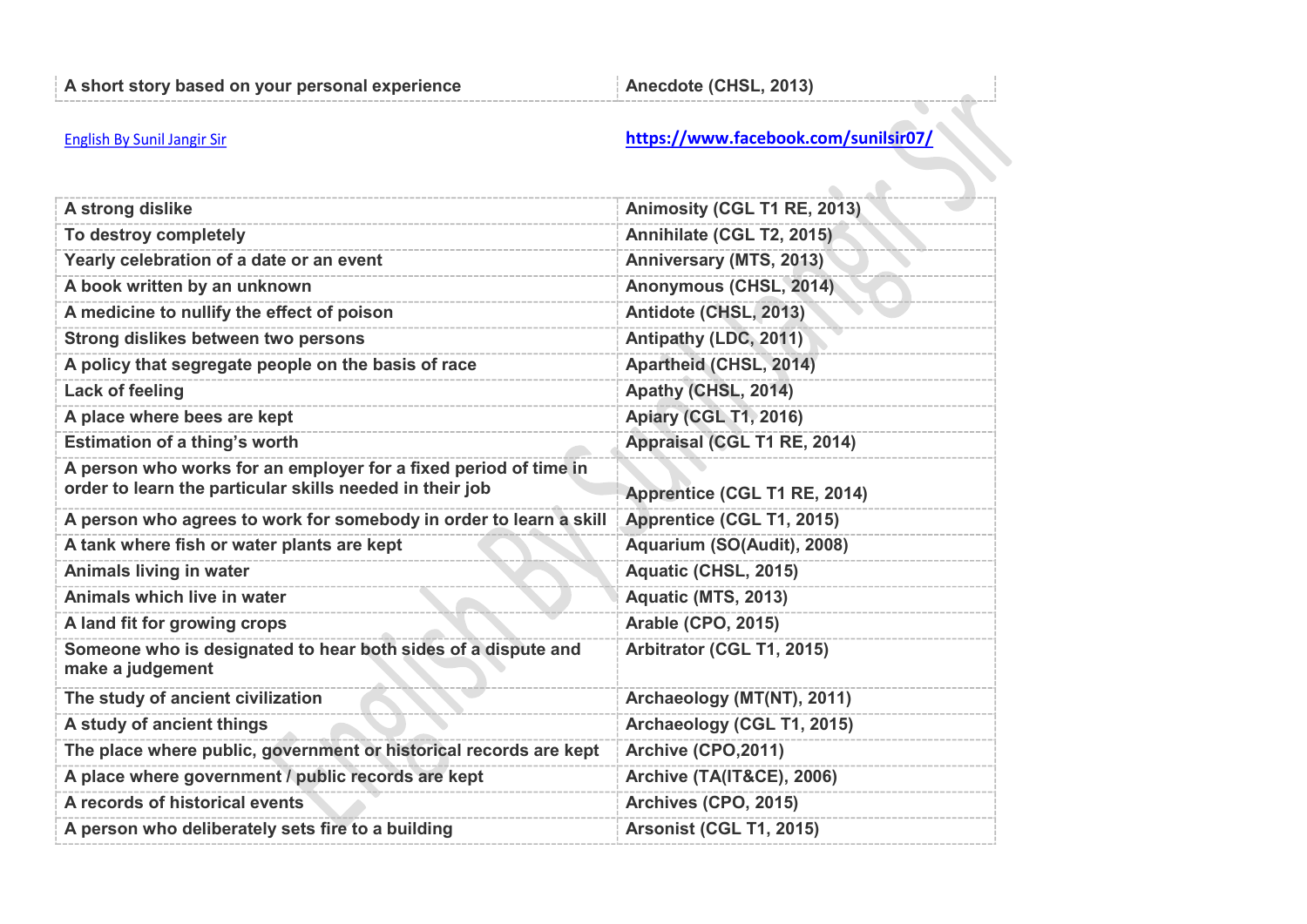| Fluent and clear in speech                       | Articulate (CHSL, 2012)       |
|--------------------------------------------------|-------------------------------|
| One who practices one of fine arts               | <b>Artist (LDC, 2011)</b>     |
| Person leading a life of strict self-discipline  | <b>Ascetic (CGL T2, 2014)</b> |
| To agree to something                            | <b>Assent (DEO, 2009)</b>     |
| The quality of being politely firm and demanding | <b>Assertive (FCI, 2012)</b>  |

| Place that provide refuge                                                     | Asylum (CPO T- 2, 2011)          |
|-------------------------------------------------------------------------------|----------------------------------|
| One who does not believe In the existence of God                              | <b>Atheist (CGL T1, 2015)</b>    |
| One who makes an official examination of accounts                             | Auditor (CGL T1, 2015)           |
| A building where an audience sits                                             | Auditorium (SO (Audit), 2004)    |
| A record of one's own life written by oneself                                 | Autobiography (CGL T1, 2016)     |
| Government by ruler who has unlimited power                                   | Autocracy (SO(Audit), 2008)      |
| Dissection of a dead body to find the cause of the death                      | <b>Autopsy (SO(CA), 2005)</b>    |
| The group, especially in the arts, regarded as being the most<br>experimental | Avant-grade (CGL T1, 2014)       |
| A person extremely desirous of money                                          | <b>Avaricious (CGL T2, 2015)</b> |
| A place where birds are kept                                                  | Aviary (SO(Audit), 2007)         |
| A place where birds are kept                                                  | Aviary (CHSL, 2015)              |
| A man having no hair on scalp                                                 | <b>Bald (CHSL, 2012)</b>         |
| Poem in short stanza narrating a popular story                                | Ballad (CHSL, 2014)              |
| One who is unable to pay one's debt                                           | Bankrupt (MTS, 2013)             |
| Instrument to measure atmospheric pressure                                    | Barometer (CPO, 2010)            |
| A place where soldiers live                                                   | Barracks (CGL T1, 2016)          |
| One who helps people by giving them money or other aid                        | Benefactor (CGL T1, 2014)        |
| One who gains benefits from something                                         | <b>Beneficiary (CHSL, 2012)</b>  |
| A group of girls                                                              | Bevy (SO(CA), 2007)              |
| A list of books and writings of one author or one subject                     | Bibliography (MTS, 2013)         |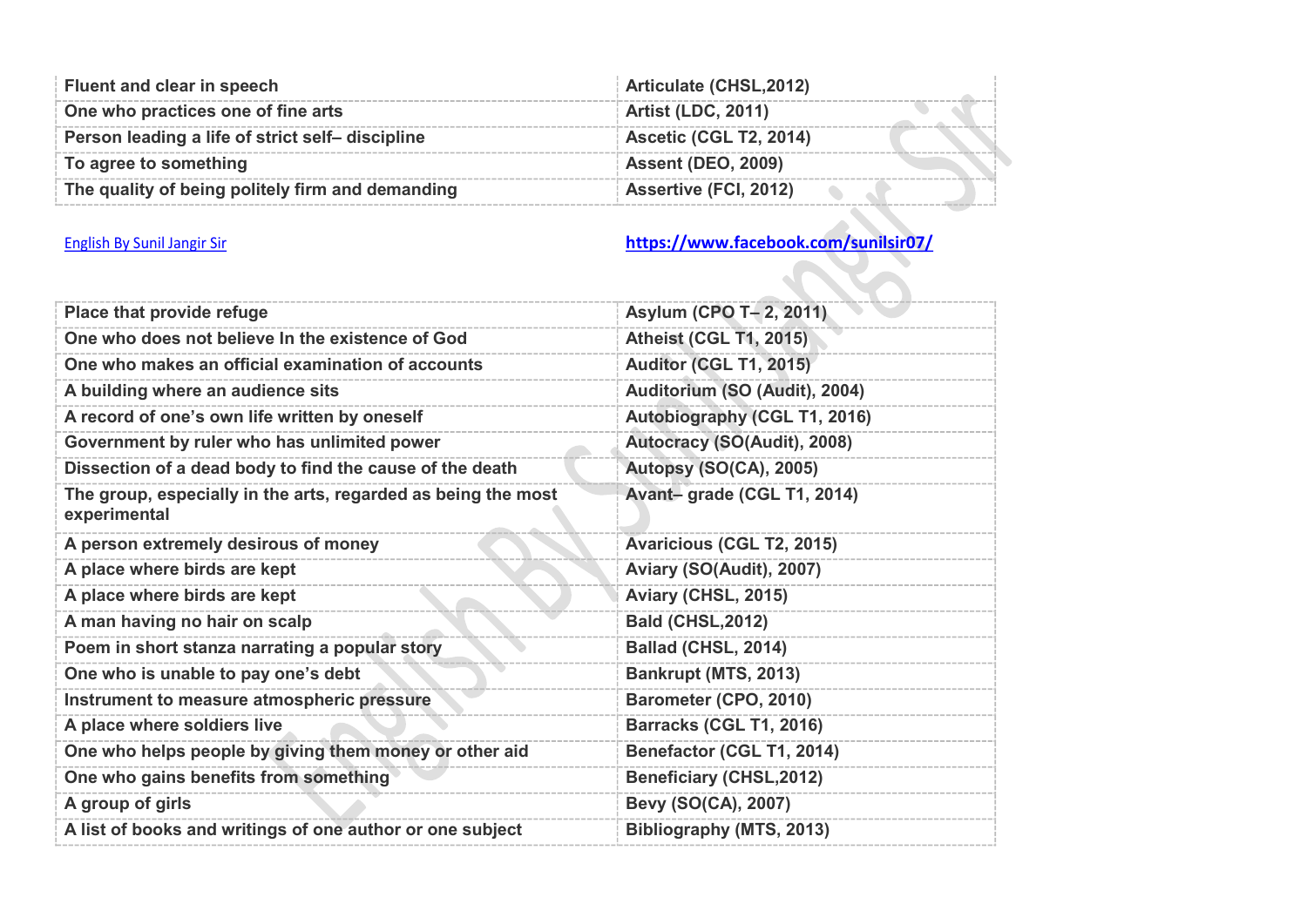| <b>Obsession with books</b>                               | Bibliomania (CGL T1, 2016)   |
|-----------------------------------------------------------|------------------------------|
| A lover of books                                          | Bibliophile (DEO, 2009)      |
| One who loves books                                       | Bibliophile (SO(CA), 2007)   |
| One who has obstinate and narrow religious views          | Bigot (SO(CA), 2007)         |
| A person who is fluent in two languages                   | Bilingual (FCI, 2012)        |
| Material that changes naturally by the action of bacteria | Biodegradable (CGL T1, 2014) |

| A test in which cells from diseased organs are removes and tested                         | <b>Biopsy (CGL T1, 2011)</b>                     |
|-------------------------------------------------------------------------------------------|--------------------------------------------------|
| Words uttered impiously about God                                                         | Blasphemy (CGL T1, 2011)                         |
| Talking disrespectfully of sacred things                                                  | Blasphemy (MTS, 2013)                            |
| One who does not follow the usual way of life                                             | Bohemian (SO(Audit), 2006)                       |
| The study of plant life                                                                   | <b>Botany (MTS, 2013)</b>                        |
| A situation that stops activity from progressing                                          | Bottleneck(Stenographer, 2010)                   |
| A broad road bordered with trees                                                          | <b>Boulevard (Statistical Invigilator, 2005)</b> |
| A small shop that sells fashionable clothes, cosmetics etc                                | Boutique (CGL T1, 2016)                          |
| <b>Pertaining to cattle</b>                                                               | <b>Bovine (CGL T1, 2011)</b>                     |
| Affecting or relating to cows                                                             | <b>Bovine (CGL T1, 2014)</b>                     |
| <b>Pertaining to sheep</b>                                                                | <b>Bovine (CGL T1, 2014)</b>                     |
| Place where wine is made                                                                  | Brewery (LDC, 2011)                              |
| A thing likely to be easily broken                                                        | <b>Brittle (MT(NT), 2011)</b>                    |
| Liable to be easily broken                                                                | <b>Brittle (CGL T1, 2012)</b>                    |
| The thing that can be easily broken                                                       | <b>Brittle (CGL T1, 2016)</b>                    |
| Liable to be easily broken                                                                | <b>Brittle (MT(NT), 2014)</b>                    |
| That which may be easily broken                                                           | <b>Brittle (MTS, 2013)</b>                       |
| A woman with dark brown hair                                                              | Brunette (CPO, 2012)                             |
| The process by which a person or an organization reduces the<br>amount of money it spends | Budgeting (CGL T2, 2011)                         |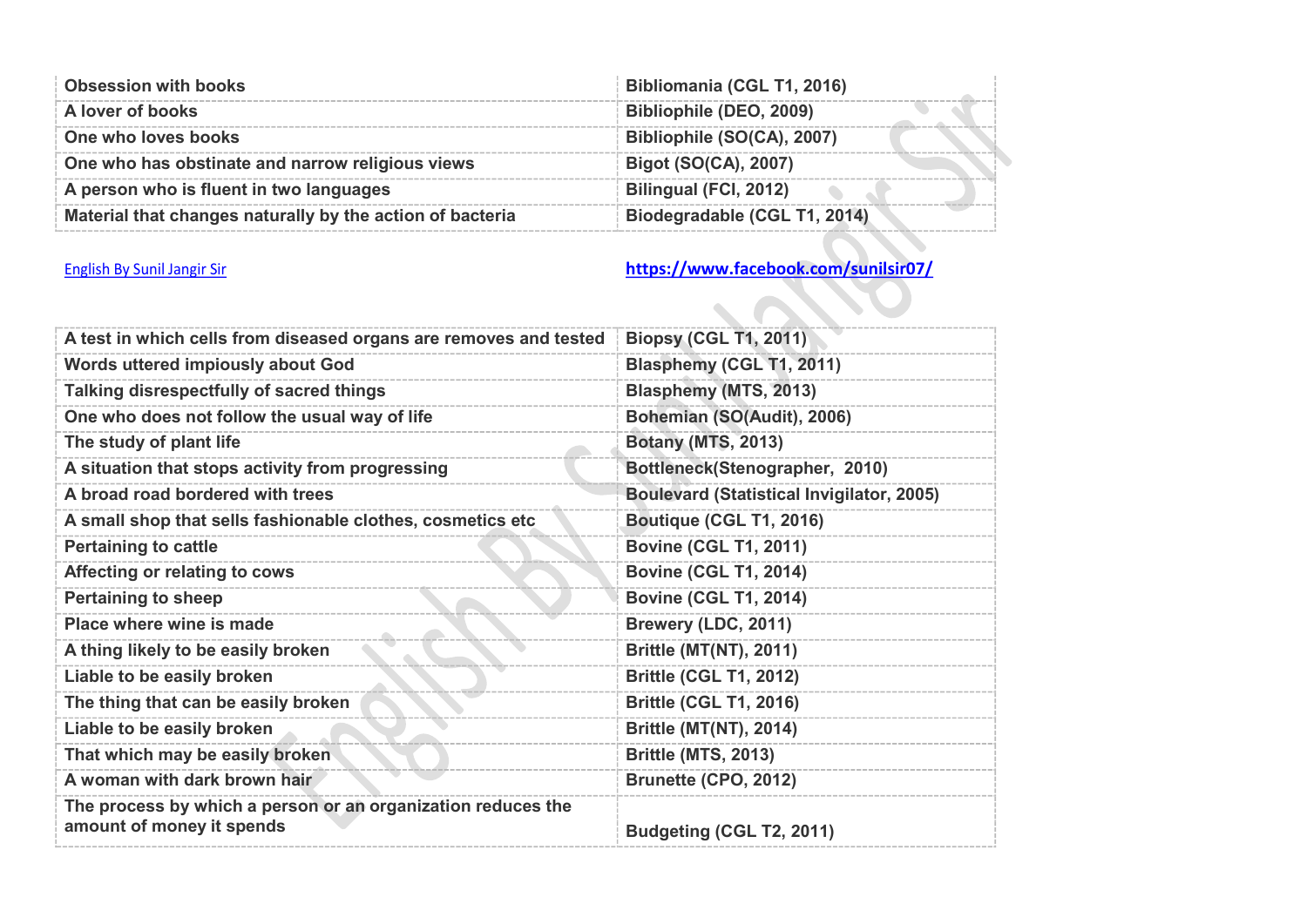| A government by officials                                                    | Bureaucracy (TA(IT & CE), 200)    |
|------------------------------------------------------------------------------|-----------------------------------|
| <b>Government by Department of State</b>                                     | <b>Bureaucracy (CGL T1, 2016)</b> |
| A government run by officials                                                | <b>Bureaucracy (CGL T2, 2014)</b> |
| A person who breaks into houses in order to steal                            | Burglar (SO (Audit), 2004)        |
| Hole excavated by an animal as dwelling                                      | <b>Burrow (CGL T1, 2014)</b>      |
| A person who writes decoratively                                             | Calligrapher (CGL T1, 2011)       |
| The act of producing beautiful handwriting using a brush or a<br>special pen | Calligraphy (CGL T1, 2013)        |
| A decorative handwriting                                                     | Calligraphy (CGL T2, 2013)        |
| The art of beautiful handwriting                                             | Calligraphy (CPO, 2014)           |

| That which makes it difficult to recognize the presence or real<br>nature of something            | Camouflage (CHSL, 2014)         |
|---------------------------------------------------------------------------------------------------|---------------------------------|
| One who eats human flesh                                                                          | Cannibal (FCI, 2012)            |
| One who eats human flesh                                                                          | Cannibal (CGL T1, 2012)         |
| A person who consumes human flesh                                                                 | Cannibal (CGL T1, 2013)         |
| House or shelter of a gipsy                                                                       | Caravan (CPO, 2014)             |
| A picture of a person or a thing drawn in such a highly<br>exaggerated manner to cause a laughter | Caricature (TA (IT & CE, 2008)) |
| <b>Animals that eat flesh</b>                                                                     | <b>Carnivorous (MTS, 2013)</b>  |
| The study of maps                                                                                 | Cartography (SO (Audit), 2004)  |
| Science of practice of map drawing                                                                | Cartography (CGL T1 RE, 2014)   |
| The art of making maps and charts                                                                 | Cartography (MTS, 2014)         |
| A humorous drawing dealing with current events or politics                                        | <b>Cartoon (CGL T1, 2016)</b>   |
| A list of books available in a library                                                            | Catalogue (FCI, 2012)           |
| A list of name of books                                                                           | Catalogue (MTS, 2013)           |
| Soldiers who fight on horseback                                                                   | Cavalry (CHSL, 2012)            |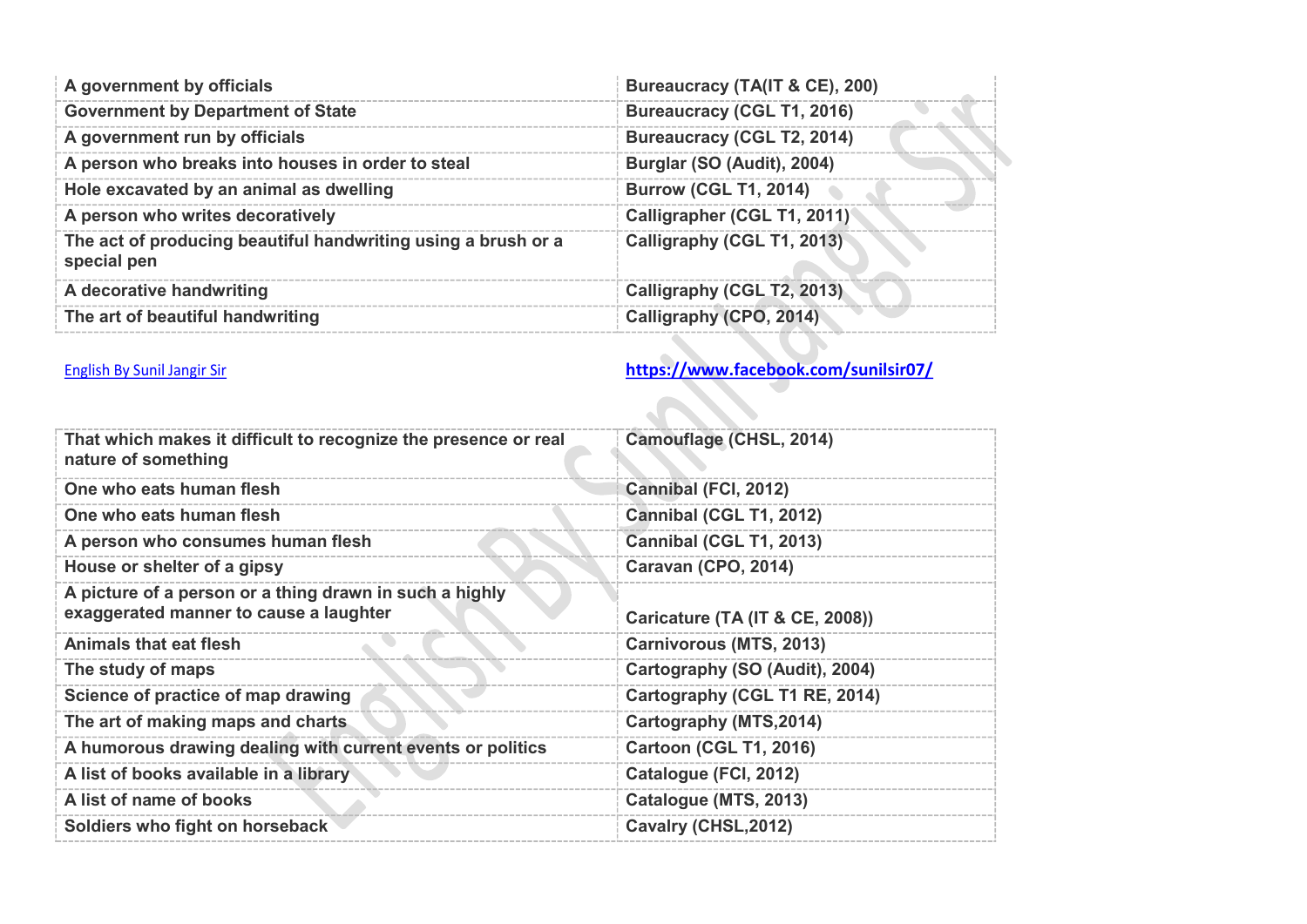| An agreement between two countries or groups to stop fighting | Ceasefire (Stenographer, 2011) |
|---------------------------------------------------------------|--------------------------------|
| Underground place for storing wine or other provisions        | <b>Cellar (CGL T2, 2014)</b>   |
| Place of burial (especially not in churchyard)                | Cemetery (SO(Audit), 2008)     |
| A large burial ground                                         | Cemetery (MTS, 2013)           |
| Completing a period of hundred years                          | Centennial (MTS, 2014)         |
| A child secretly changes for another in infancy               | Changeling (CGL T1 RE, 2015)   |
| A person who drives our motor cars                            | <b>Chauffeur (CHSL, 2014)</b>  |
| A person employed as a car driver for an important person     | <b>Chauffeur (CHSL, 2014)</b>  |
| A person employed to drive a private or hired car             | Chauffeur (CPO, 2014)          |
| <b>Body of singers</b>                                        | <b>Choir (MT(NT), 2011)</b>    |
| The study or practice of dancing or composing ballets         | Choreography (CGL T1, 2013)    |
| Arrangement in order of occurrence                            | Chronological (CPO, 2010)      |

| The use of many words where only a few are necessary                            | <b>Circumlocution (SAS, 2010)</b>    |
|---------------------------------------------------------------------------------|--------------------------------------|
| A round about way of expression                                                 | <b>Circumlocution (CGL T1, 2016)</b> |
| Clues available at the scene                                                    | <b>Circumstantial (CGL T1,2010)</b>  |
| All the arts, beliefs and social institutions etc, characteristics of a<br>race | Civilization (CGL T1, 2014)          |
| Fear of being enclosed in small closed space                                    | Claustrophobia (SO (Audit), 1997)    |
| Enclosed in a small closed space                                                | Claustrophobia (CGL T1, 2013)        |
| Fear of closed space                                                            | Claustrophobia (CGL T2, 2013)        |
| A fear of closed/dark places                                                    | Claustrophobia (CHSL, 2014)          |
| An excessive fear of confined spaces                                            | Claustrophobia (CPO, 2015)           |
| Regular user of places/restaurant etc                                           | Clientele (CGL T1, 2016)             |
| A drink usually made from a mixture of one or more alcoholic<br>drinks          | Cocktail (CGL T1, 2014)              |
| A supplement to a will                                                          | Codicil (CGL T1 RE, 2014)            |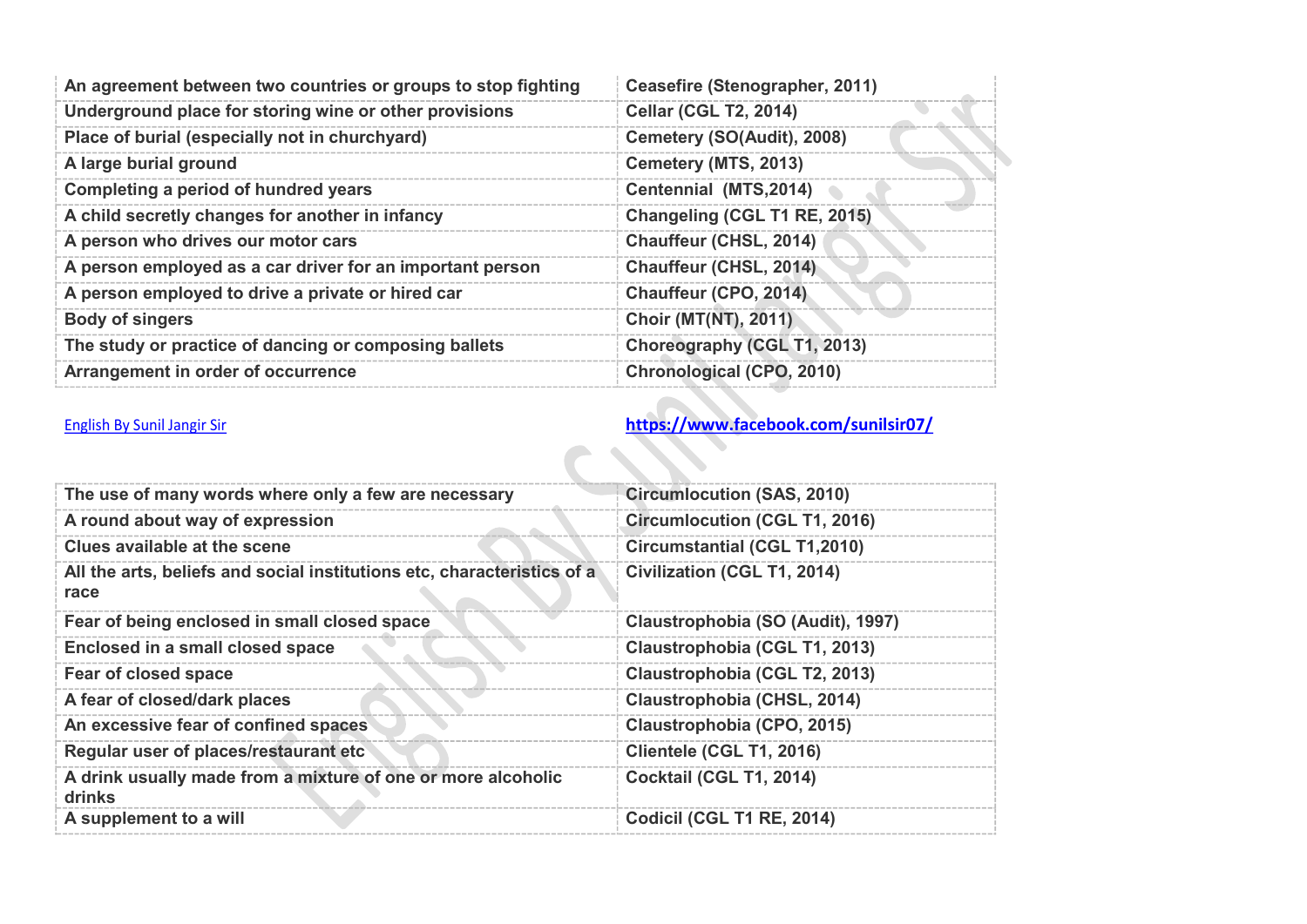| Use of force or threats to get someone to agree to something                                     | Coercion (LDC, 2011)               |
|--------------------------------------------------------------------------------------------------|------------------------------------|
| A collection of slaves                                                                           | <b>Coffle (CPO, 2014)</b>          |
| A person who is working in the same institution                                                  | Colleague (CGL T1, 2016)           |
| A co- worker in an office or institution                                                         | Colleague (MTS, 2013)              |
| To keep a great person or event in people's<br>memory                                            | Commemorate (DEO, 2009)            |
| To give money for sales to agents                                                                | <b>Commission (CGL T1, 2016)</b>   |
| One who sets type for books, newspapers, etc.                                                    | <b>Compositor (CGL T1, 2016)</b>   |
| To have a very high opinion about oneself                                                        | <b>Conceited (SO(Audit), 2008)</b> |
| Living together of a man and woman without being married to each<br>other (live in relationship) | Concubinage (TA(IT&CE), 2006)      |
| An apartment or building in which each apartment is owned<br>separately by the people            | Condominium (CGL T1, 2013)         |
| To officially take private property away to seize                                                | <b>Confiscate (CHSL, 2012)</b>     |
| People at a religious gathering                                                                  | Congregation (CGL T2, 2015)        |
| An assembly of worshippers                                                                       | <b>Congregation (CHSL, 2013)</b>   |

| A gathering at a religious place                                   | Congregation (CHSL, 2015)         |
|--------------------------------------------------------------------|-----------------------------------|
| A man knows a lot about things like food, music and art            | <b>Connoisseur (CGL T1, 2014)</b> |
| Feeling inside you which tells you what is right and what is wrong | Conscience (CGL T1, 2011)         |
| A number of stars grouped together                                 | <b>Constellation (LDC, 2011)</b>  |
| State of anxiety or dismay causing mental confusion                | <b>Consternation (FCI, 2012)</b>  |
| Imposed a restriction on                                           | <b>Constrained (CGL T2, 2015)</b> |
| A disease which is spread by direct contact                        | Contagious (MT(NT), 2011)         |
| Belong to same period                                              | Contemporary (CGL T1, 2016)       |
| Men living in the same age                                         | Contemporary (MTS, 2013)          |
| Something that might happen in the future                          | Contingency (CGL T1, 2014)        |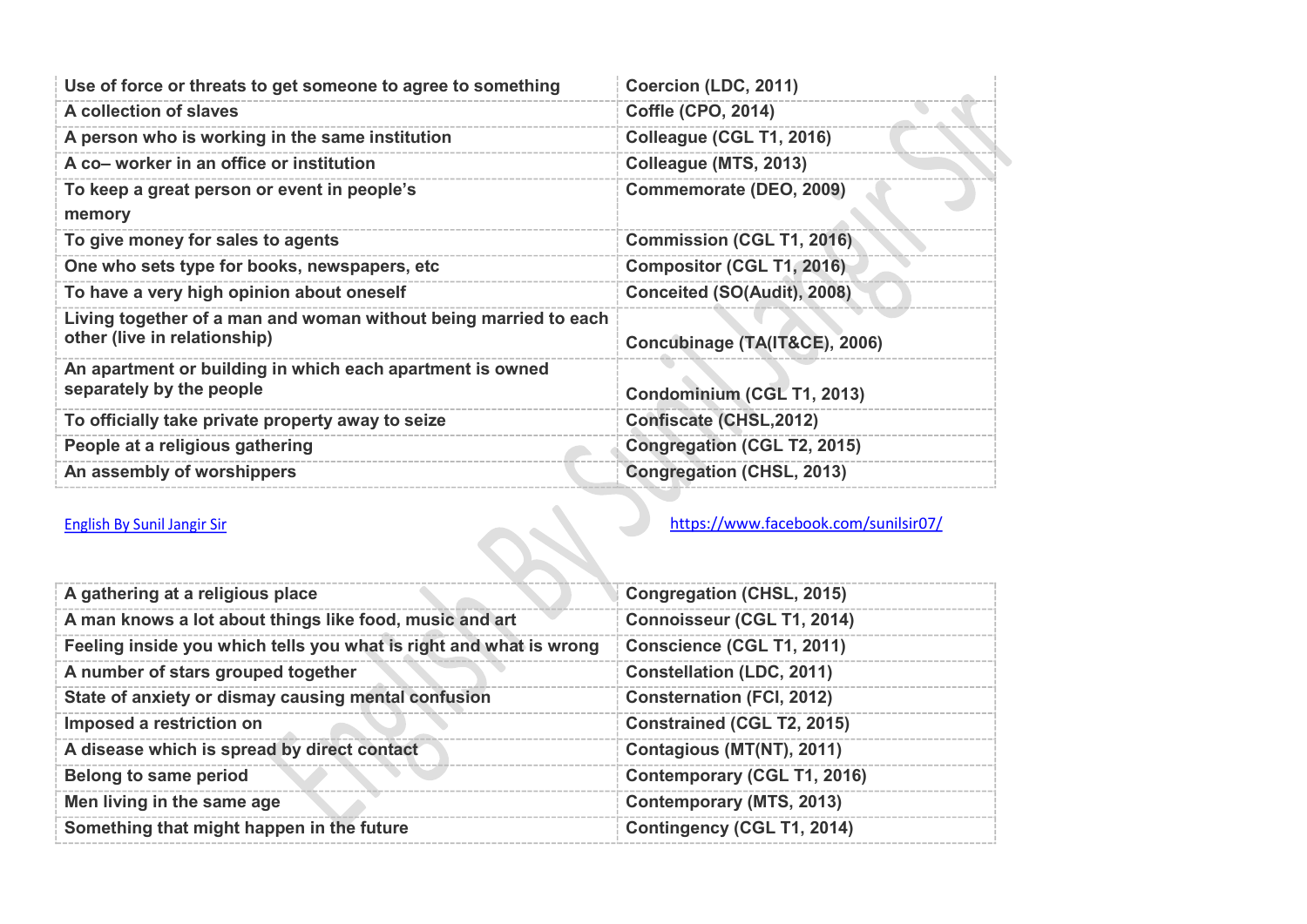| Prohibited by law or treaty from being imported or exported            | Contraband (CGL T1, 2013)                 |
|------------------------------------------------------------------------|-------------------------------------------|
| A place where nuns live and work                                       | <b>Convent (SO (CA), 2006)</b>            |
| An exact copy of handwriting or a picture produced by a machine        | Copy (CGL T1, 2013)                       |
| The ceremony of crowning a sovereign                                   | Coronation (CGL T1, 2016)                 |
| One who is a citizen not of a country but of the world                 | Cosmopolitan (SAS, 2010)                  |
| Belonging to all parts of the world                                    | Cosmopolitan (SO (Audit), 2004)           |
| A person who can make himself/herself feel at home in any<br>country   | Cosmopolitan (CHSL, 2014)                 |
| That which can be believed                                             | Credible (CGL T1, 2016)                   |
| Ready to believe anything                                              | <b>Credulous (TA (IT &amp; CE), 2004)</b> |
| A person who readily believes others                                   | Credulous (CGL T1, 2013)                  |
| One who believes everything he/she hears                               | Credulous (CHSL, 2014)                    |
| A principle or standard by which anything is or can be judged          | Criterion (CGL T1 RE, 2014)               |
| One who finds nothing good in anything                                 | <b>Critic (FCI, 2012)</b>                 |
| <b>Guilty of crime</b>                                                 | Culpable (CGL T2, 2015)                   |
| One who is in charge of Museum                                         | Curator (CHSL, 2015)                      |
| A person who believes that only selfishness motivates human<br>actions | <b>Cynic (CGL T1, 2014)</b>               |
| One who sneers at the aims and beliefs of his fellow men               | <b>Cynic (CGL T1, 2016)</b>               |
| <b>English By Sunil Jangir Sir</b>                                     | https://www.facebook.com/sunilsir07/      |

| Act of injuring another's reputation by any<br>slanderous communication | Defamation (CGL T1, 2015)     |
|-------------------------------------------------------------------------|-------------------------------|
| To injure one's reputation                                              | Defame (CHSL, 2012)           |
| The abandonment of one's country and                                    | Defection (SO(Audit), 2007)   |
| cause                                                                   |                               |
| To give one's authority to another                                      | Delegate (Stenographer, 2011) |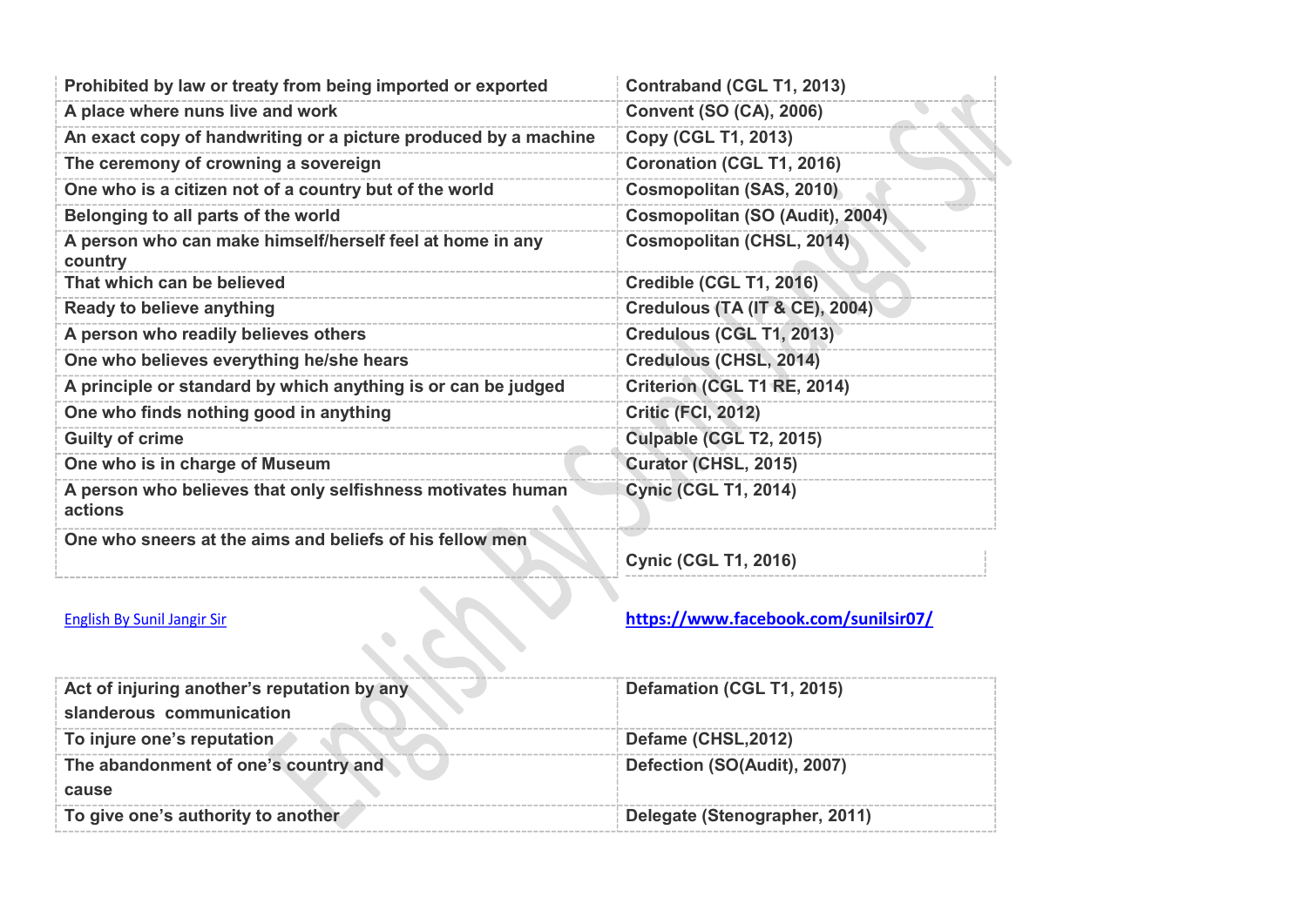| A political leader appealing to popular desires and prejudices                     | Demagogue (CGL T1, 2013)                  |
|------------------------------------------------------------------------------------|-------------------------------------------|
| Government of the people, by the people and for the people                         | <b>Democracy (CHSL, 2012)</b>             |
| A form of government in which supreme power rests with people<br>İS.               | Democracy (Constable GD, 2013)            |
| Of very bad morals; characterized by debasement or degeneration                    | Depraved (SO(Audit), 2007)                |
| To feel or express disapproval of something or someone                             | Deprecate (DEO, 2008)                     |
| Failing to discharge one's duty (willfully)                                        | Dereliction (LDC, 2010)                   |
| Medical study of skin and its diseases                                             | Dermatology (CGL T1, 2015)                |
| The study of skin                                                                  | Dermatology (CGL T1, 2016)                |
| <b>Study of skin and its diseases</b>                                              | Dermatology (CPO, 2015)                   |
| Not to be moved by entreaty                                                        | Despotic (CGL T1, 2011)                   |
| The state of being miserable bereft (deprived of or lacking) of all<br>possessions | <b>Destitute (TA (IT &amp; CE, 2008))</b> |
| One who is skillful;                                                               | Dexterous (CGL T1, 2015)                  |
| Determine the nature of disease                                                    | Diagnose (CPO, 2010)                      |
| The process of deciding the nature of disease by examination                       | Diagnosis (FCI, 2012)                     |
| Bitter and violent attack in words against someone or something                    | Diatribe (SO(Audit), 2007)                |
| Irresistible craving for alcoholic drinks                                          | Dipsomania (TA(IT&CE), 2006)              |
| An event that causes great harm to dams                                            | Disasters (CHSL, 2014)                    |
| An area of land that is controlled by a ruler                                      | Dominion (SO(CA), 2005)                   |
| A heavy continuous fall of rain                                                    | Downpour (MT(NT), 2014)                   |
| A game in which no one wins                                                        | <b>Draw (MTS, 2014)</b>                   |
| Dry weather with no rainfall                                                       | <b>Drought (TA(IT&amp;CE), 2006)</b>      |
| A wall built to prevent the sea or a river from flooding an area                   | Dyke (TA(IT & CE), 200)                   |

| Succession of rulers belonging to one family | Dynasty (SO (Audit), 2001)                   |
|----------------------------------------------|----------------------------------------------|
| One who secretly listens to talks of others  | Eavesdropper (Statistical Invigilator, 2005) |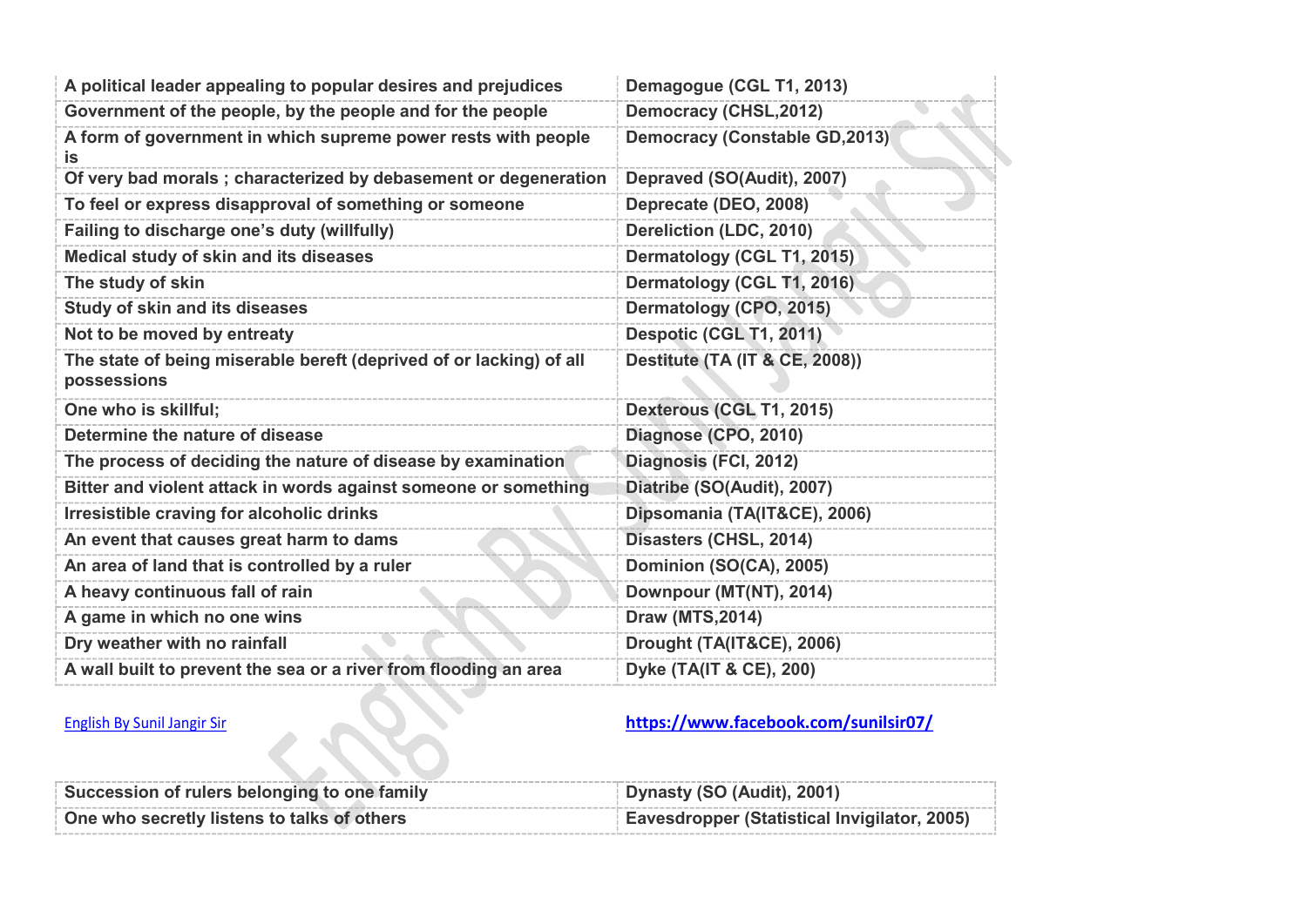| One who listens secretly to private conversation                          | Eavesdropper (CGL T1, 2016)        |
|---------------------------------------------------------------------------|------------------------------------|
| A man with abnormal habits                                                | Eccentric (CGL T1, 2016)           |
| Careful in spending of money, time, etc                                   | Economical (TA (IT & CE, 2009))    |
| <b>Worth eating</b>                                                       | <b>Edible (CGL T2, 2015)</b>       |
| Fit to be eaten                                                           | Edible (CHSL, 2012)                |
| A thing fit to be eaten                                                   | <b>Edible (CPO, 2015)</b>          |
| Rub or wipe out                                                           | <b>Efface (CGL T2, 2015)</b>       |
| More like a woman than a man in manners and habits                        | Effeminate (CGL T1, 2013)          |
| A person who is womanish in habits                                        | Effeminate (CGL T1, 2016)          |
| A man who is quite like a woman                                           | Effeminate (MTS, 2013)             |
| A person who is self- centred                                             | <b>Egoist (CGL T1 RE, 2014)</b>    |
| One who thinks or speaks too much of himself                              | <b>Egoist (CGL T1, 2013)</b>       |
| A mournful poem or a song                                                 | <b>Elegy (CGL T1 RE, 2015)</b>     |
| A song sung at the death of a person                                      | <b>Elegy (CGL T2, 2015)</b>        |
| To run away with a lover                                                  | <b>Elope (CPO, 2010)</b>           |
| The act of setting free from bondage of any kind                          | <b>Emancipation (CGL T1, 2016)</b> |
| <b>Misappropriation of money</b>                                          | Embezzlement (CGL T1, 2016)        |
| An act of misappropriation of money                                       | <b>Embezzlement (CHSL, 2015)</b>   |
| One who goes to settle in another country                                 | Emigrant (SO (Audit), 2004)        |
| A person who leaves one country to settle in another                      | Emigrant (CPO, 2014)               |
| A person who leaves his own country in order to go and live in<br>another | Emigrant (CPO, 2015)               |
| <b>Experts who scientifically study insects</b>                           | Entomologists (CGL T1, 2016)       |
| The study of insects                                                      | Entomology (CPO,2011)              |
| <b>Study of insects</b>                                                   | Entomology (SO(CA), 2007)          |
| <b>Study of insects</b>                                                   | Entomology (TA (IT & CE, 2009))    |
| The study of worms and insects                                            | Entomology (CPO, 2013)             |
| Likely to arouse envy (jealousy)                                          | Enviable (MTS, 2013)               |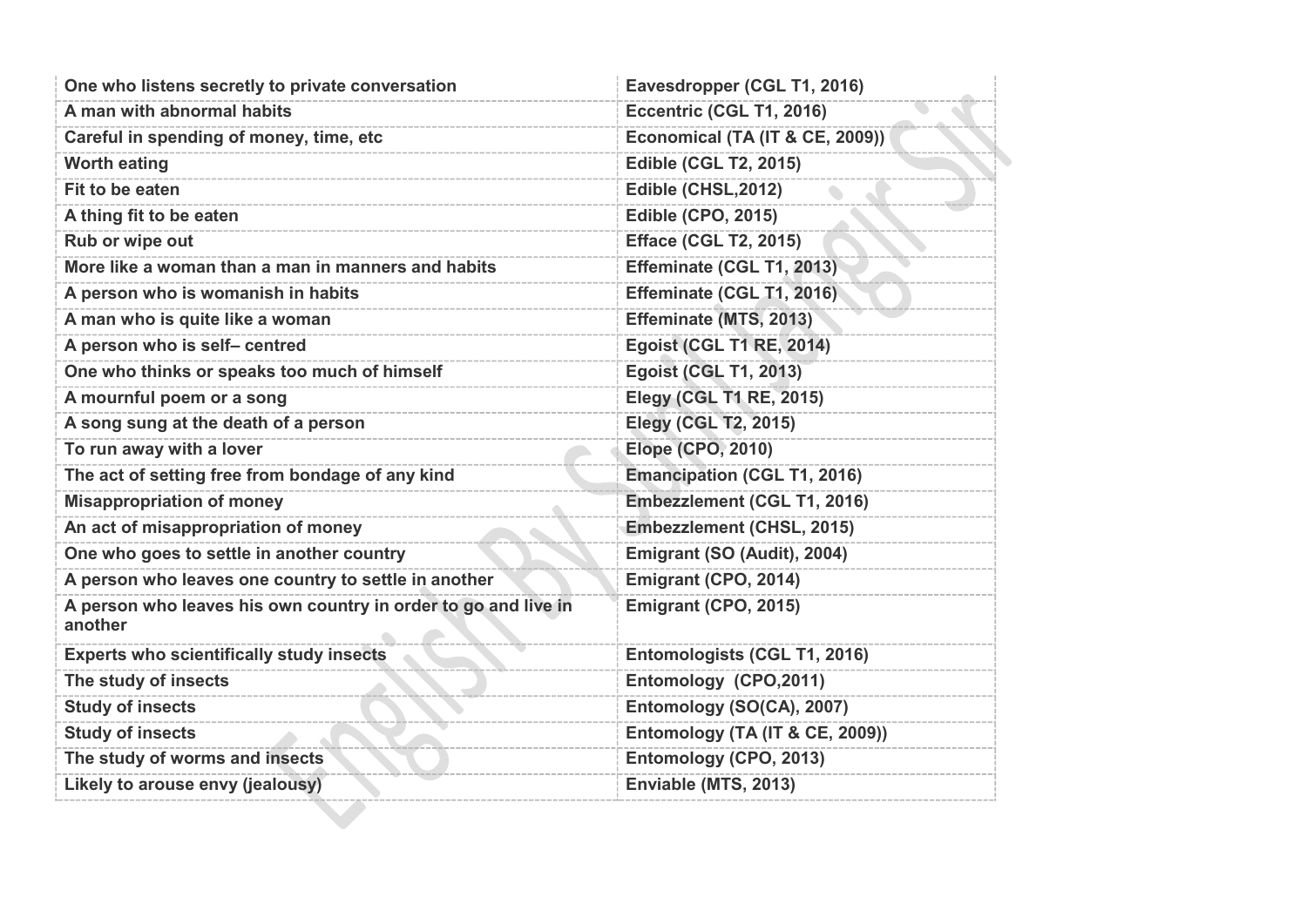| <b>English By Sunil Jangir Sir</b>                                                         | https://www.facebook.com/sunilsir07/     |
|--------------------------------------------------------------------------------------------|------------------------------------------|
|                                                                                            |                                          |
| Lasting for a very short time                                                              | Ephemeral (CHSL, 2015)                   |
| Long poem based on a noble theme                                                           | <b>Epic (CGL T1 RE, 2013)</b>            |
| A person devoted to sensual enjoyment, especially that derived<br>from fine food and drink | Epicurean (SO(Audit), 2008)              |
| A disease that affects a large number of people in an area at the<br>same time             | Epidemic (CGL T1, 2016)                  |
| A short poem or speech addressed to the spectators after the<br>conclusion of drama        | Epilogue (SO (Audit), 2001)              |
| A short poem or speech addressed to the spectators after the<br>conclusion of a drama      | Epilogue (SO(CA), 2007)                  |
| <b>Concluding part of a literary work</b>                                                  | Epiloque (Statistical Invigilator, 2005) |
| Short speech or poem given at the end of a play or a book                                  | Epilogue (CHSL, 2014)                    |
| An inscription on a tomb                                                                   | Epitaph (CGL T1, 2011)                   |
| Words written on a tomb                                                                    | Epitaph (SO (Audit), 1997)               |
| Words inscribed on a tomb                                                                  | <b>Epitaph (CGL T1, 2013)</b>            |
| Words inscribed on the tomb                                                                | Epitaph (CGL T1, 2016)                   |
| Words written on a tomb of a dead person                                                   | <b>Epitaph (CGL T2, 2013)</b>            |
| An inscription on a tomb                                                                   | Epitaph (MT(NT), 2014)                   |
| The period between two regions                                                             | Era (CGL T2, 2015)                       |
| An error in misprint in printing or writing                                                | <b>Erratum (CGL T2, 2015)</b>            |
| That which makes one highly knowledgeable                                                  | Erudition (CGL T1, 2016)                 |
| A person in a vehicle or on horseback escorting another vehicle                            | <b>Escort (CGL T1, 2013)</b>             |
| Something which lasts forever                                                              | Eternal (CHSL, 2014)                     |
| Science of the race of mankind                                                             | Ethnology (CGL T1,2010)                  |
| Make pale by excluding fight                                                               | Etiolate (CGL T1, 2015)                  |
| Rules governing socially acceptable behavior                                               | Etiquette (CHSL, 2015)                   |
| The study of the origin and history of words                                               | Etymology (SO (Audit), 2004)             |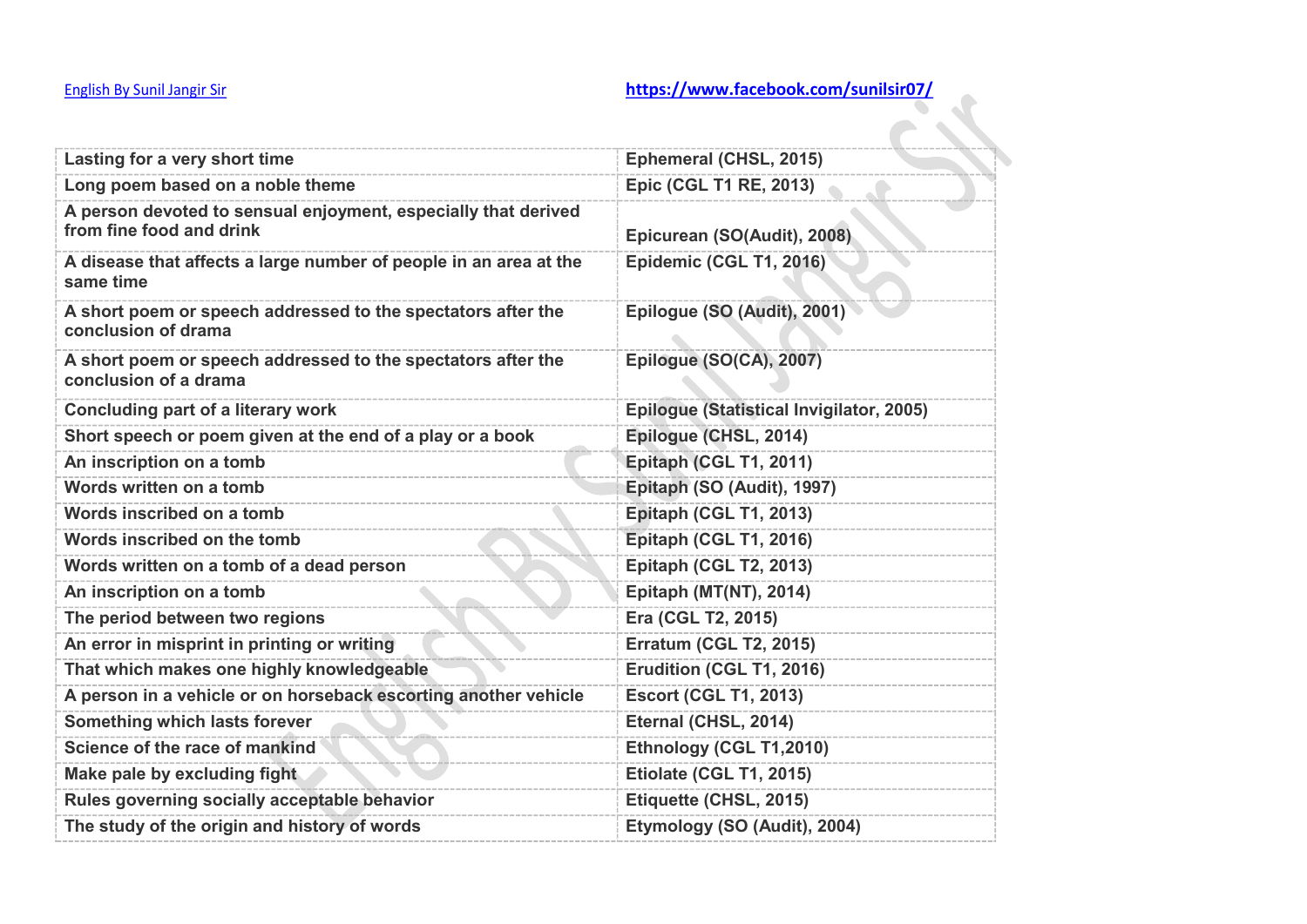| A writing or a speech in praise of someone                                 | <b>Eulogy (CPO, 2014)</b>                        |
|----------------------------------------------------------------------------|--------------------------------------------------|
| A mild or indirect expression substituted for an offensive or harsh<br>one | <b>Euphemism (Statistical Invigilator, 2005)</b> |
| Act of mercy killing                                                       | Euthanasia (CGL T1, 2016)                        |
| An extract from a book of writing                                          | Excerpt (CGL T1 RE, 2014)                        |
| English By Sunil Jangir Sir                                                | https://www.facebook.com/sunilsir07/             |

| To free completely from blame                                                 | Exonerate (CGL T1 RE, 2014)           |
|-------------------------------------------------------------------------------|---------------------------------------|
| To free someone from all blames                                               | Exonerate (CGL T1, 2015)              |
| Free somebody from blame or guilt                                             | Exonerate (CGL T2, 2014)              |
| To make atonement to one's sins                                               | <b>Expiate (CGL T1, 2016)</b>         |
| TO remove an objectionable part from a book                                   | Expurgate (CGL T1, 2014)              |
| Speech delivered without preparation                                          | Extempore (CGL T1, 2016)              |
| A speech delivered without any preparation                                    | Extempore (CHSL, 2014)                |
| Spoken or done without preparation                                            | Extempore (CHSL,2012)                 |
| A speech made without preparation                                             | Extempore (CPO, 2014)                 |
| A person who wastes his money on luxury                                       | Extravagant (CGL T2, 2015)            |
| A man who waste his money on luxury                                           | <b>Extravagant (CHSL, 2012)</b>       |
| An animal story with moral                                                    | <b>Fable (MT(NT), 2011)</b>           |
| A story in which animals or objects speak and give wholesome<br>moral lessons | <b>Fable (CGL T1, 2015)</b>           |
| An exact copy                                                                 | Facsimile (CGL T1, 2016)              |
| <b>Widespread scarcity of food</b>                                            | Famine (CHSL, 2014)                   |
| One who has narrow and prejudiced religious views                             | Fanatic (LDC, 2010)                   |
| Excessively enthusiastic and unreasonably excited about<br>something          | <b>Fanatical (Stenographer, 2011)</b> |
| <b>Wild imagination</b>                                                       | Fantasy (CHSL, 2014)                  |
| Not easily pleased by anything                                                | Fastidious (CGL T1, 2013)             |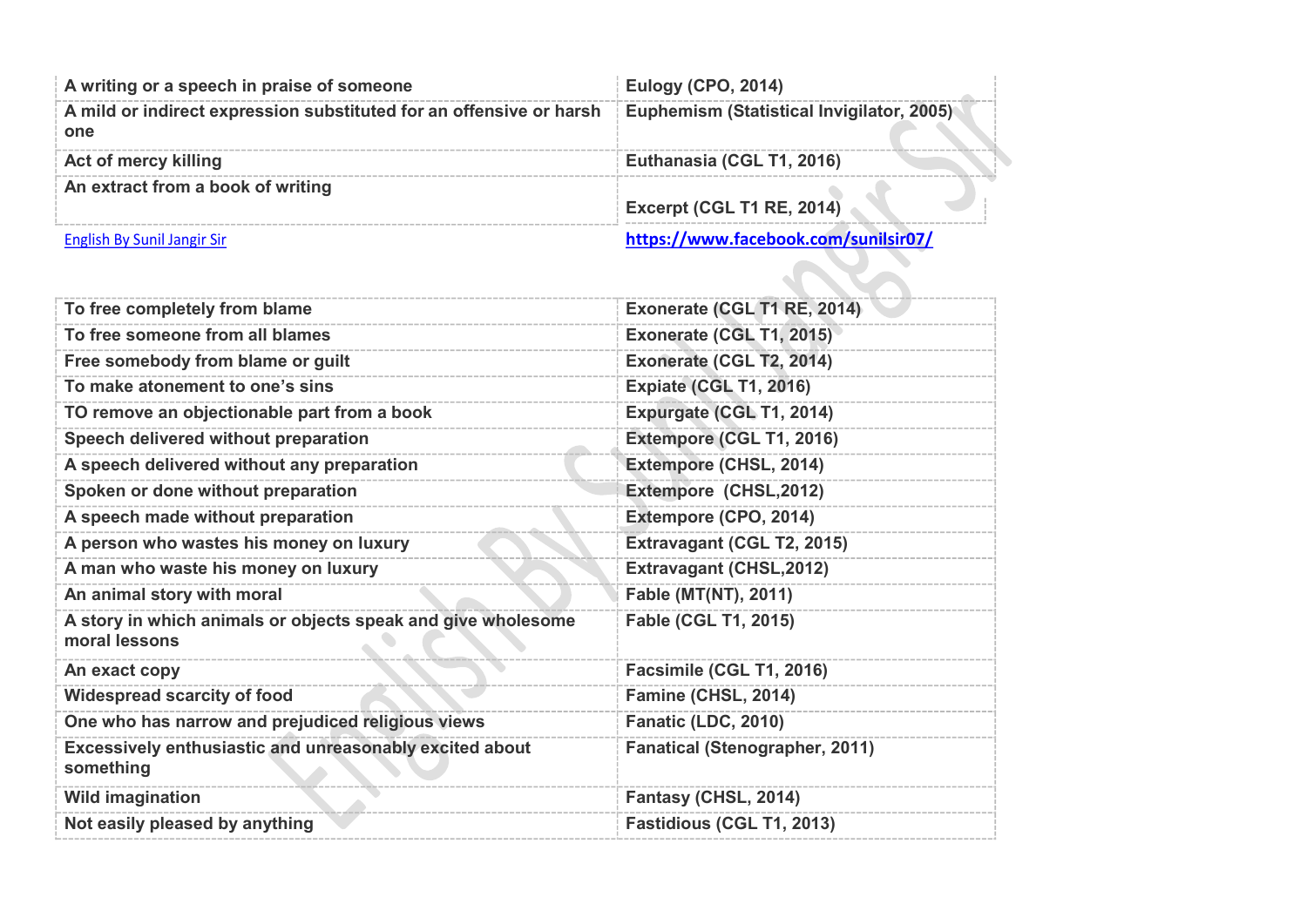| A person difficult to please                                                | Fastidious (CGL T2, 2013)     |
|-----------------------------------------------------------------------------|-------------------------------|
| A person who is very selective, disgusted easily and is hard to<br>please   | Fastidious (CGL T2, 2015)     |
| Not likely to be easily pleased                                             | <b>Fastidious (CPO, 2014)</b> |
| Something that causes death                                                 | <b>Fatal (CGL T1, 2011)</b>   |
| Causing or ending in death                                                  | <b>Fatal (SO(CA), 2007)</b>   |
| Submission to all that happens as inevitable                                | Fatalism (CHSL, 2015)         |
| The animals of a particular region                                          | <b>Fauna (CGL T1,2010)</b>    |
| Something capable of being done                                             | Feasible (SO (Audit), 2001)   |
| <b>Pretended attack</b>                                                     | <b>Feint (CPO, 2015)</b>      |
| One who believes in offering equal opportunities to women in all<br>spheres | Feminist (SO (Audit), 2003)   |
| One who believes in giving equal opportunity to women in all<br>fields      | Feminist (SO(Audit), 2008)    |

| Bitter quarrel between two families existing for a long period     | <b>Feud (CGL T1, 2016)</b>      |
|--------------------------------------------------------------------|---------------------------------|
| Something which is imagined to be real but actually does not exist | Figment (CHSL, 2012)            |
| Shine with a bright but brief or irregular light                   | <b>Flicker (CGL T1, 2016)</b>   |
| Unwelcome aspect of a situation                                    | <b>Flip side (CGL T2, 2015)</b> |
| The plant and vegetation of a region                               | <b>Flora (LDC, 2011)</b>        |
| The plant and a vegetation of a region                             | <b>Flora (CGL T2, 2015)</b>     |
| The plants and vegetation of a region                              | <b>Flora(LDC, 2011)</b>         |
| To struggle helplessly                                             | Flounder (CGL T1, 2011)         |
| <b>Accidental good fortune</b>                                     | <b>Fluke (CHSL, 2014)</b>       |
| A continuous process of change is known as                         | <b>Flux (SAS, 2010)</b>         |
| Chief of a group of workmen                                        | <b>Foreman (CGL T1, 2016)</b>   |
| <b>Falsification of documents etc</b>                              | <b>Forgery (CGL T1, 2016)</b>   |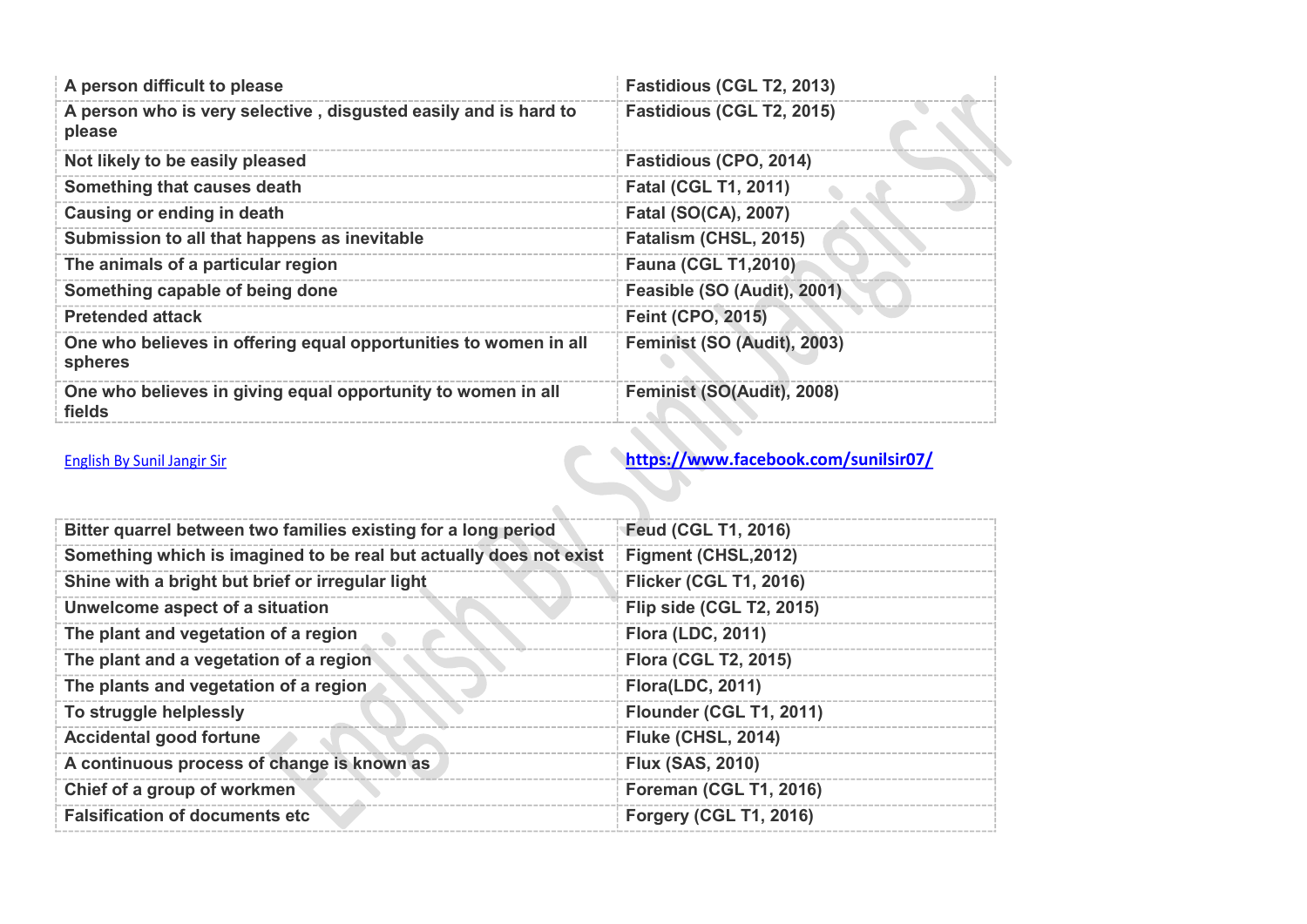| An abandoned child of unknown parents who is found by<br>somebody                         | Foundling (CPO T- 2, 2011)           |
|-------------------------------------------------------------------------------------------|--------------------------------------|
| <b>Murder of a brother</b>                                                                | Fratricide (CGL T1, 2013)            |
| The act of killing one's own brother or sister                                            | Fratricide (CHSL, 2015)              |
| Act of deceiving somebody in order to make money                                          | <b>Fraud (SO (Audit), 2001)</b>      |
| One who runs away from justice or the law                                                 | <b>Fugitive (CGL T1, 2015)</b>       |
| One who can walk on ropes (tightrope walker)                                              | Funambulist (SO (Audit), 2004)       |
| Simple, fast- spreading plant without flowers or leaves, which can<br>often cause disease | <b>Fungus (SO(CA), 2005)</b>         |
| The firing of many guns at the same time to mark an occasion                              | Fusillade (CGL T1 RE, 2014)          |
| A brave, noble minded or chivalrous man                                                   | <b>Gallant (CGL T1, 2016)</b>        |
| The practice or art of choosing, cooking, and eating good food                            | Gastronomy (SO (Audit), 2003)        |
| <b>Chief or Commander of army</b>                                                         | General (Constable, 2015)            |
| <b>Science of heredity</b>                                                                | Genetics (CPO, 2010                  |
| The killing of whole group of people                                                      | Genocide (LDC, 2011)                 |
| The act of killing whole group of people, especially a whole race                         | Genocide (SO(CA), 2005)              |
| Intentional destruction of racial groups                                                  | Genocide (CGL T1, 2013)              |
| <b>English By Sunil Jangir Sir</b>                                                        | https://www.facebook.com/sunilsir07/ |
|                                                                                           |                                      |

| The killing of a race                                                      | Genocide (CGL T1, 2016)         |
|----------------------------------------------------------------------------|---------------------------------|
| The branch of medical science which deals with the problems of<br>the old  | Geriatrics (CGL T1 RE, 2015)    |
| A movement of part of the body to express an idea or feeling               | <b>Gesture (LDC, 2010)</b>      |
| Motion of heads, hands etc, as a mode of expression indicating<br>attitude | Gesture (SO(Audit), 2007)       |
| In a threatening manner                                                    | Ghastly (FCI, 2012)             |
| Inflammation of gums                                                       | Gingivitis (CHSL, 2014)         |
| Pay attention                                                              | <b>Glance at (CGL T2, 2015)</b> |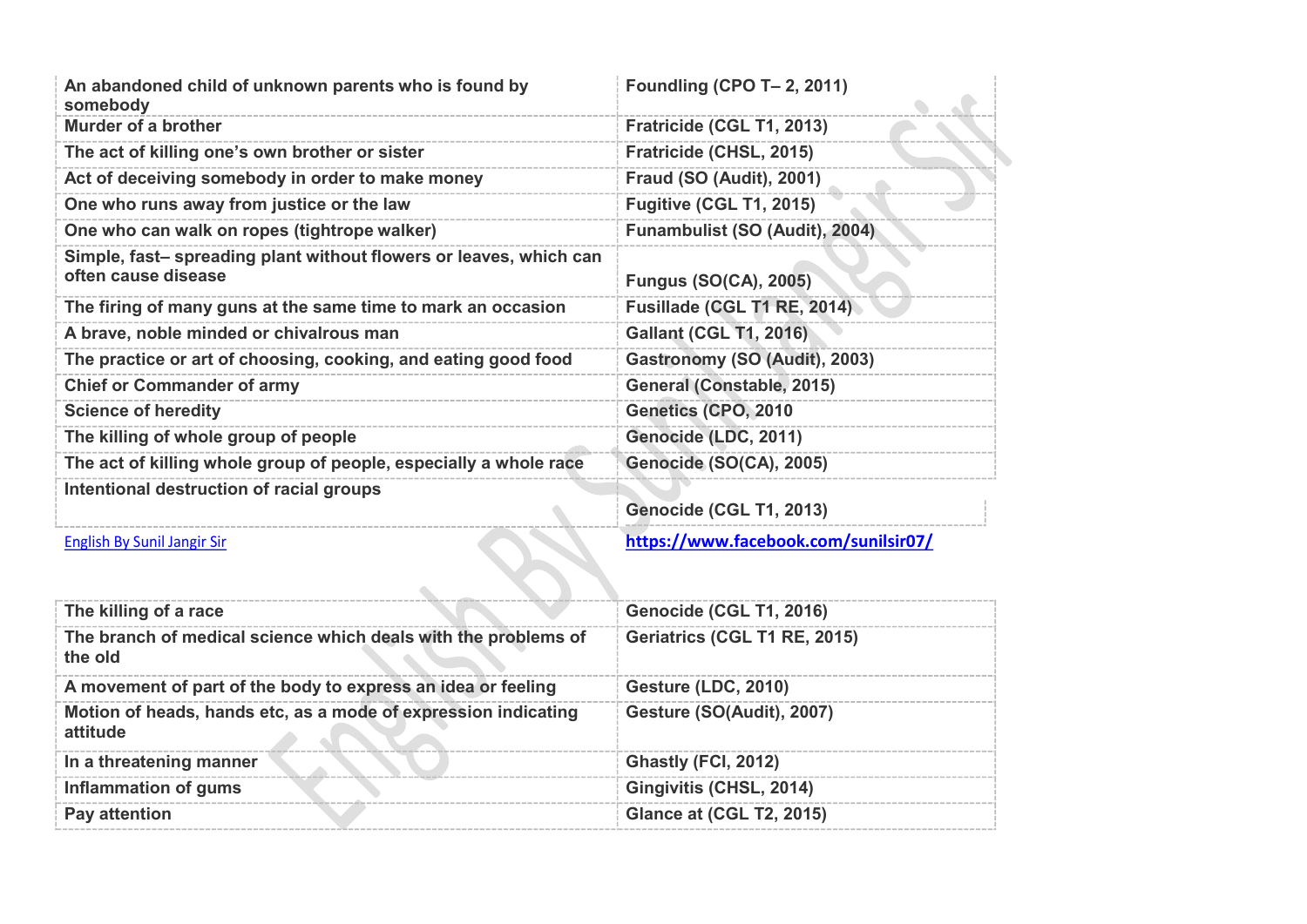| A person who repairs broken window-glasses                                       | Glazier (CPO, 2014)                               |
|----------------------------------------------------------------------------------|---------------------------------------------------|
| A list of explanations of rare, technical or obsolete words                      | Glossary (CGL T2, 2014)                           |
| To look at someone in an angry or threatening way                                | <b>Glower (CGL T1, 2011)</b>                      |
| Person who eats too much                                                         | <b>Glutton (CGL T1, 2016)</b>                     |
| One who eats too much                                                            | <b>Glutton (MTS, 2013)</b>                        |
| To bite like a rat                                                               | <b>Gnaw (FCI, 2012)</b>                           |
| Animals who live in herds                                                        | <b>Gregarious (Statistical Invigilator, 2005)</b> |
| An animal that lives in a group                                                  | Gregarious (CGL T1, 2016)                         |
| <b>Easily duped or fooled</b>                                                    | Gullible (DEO, 2008)                              |
| A person who is easily deceived or tricked                                       | Gullible (CHSL, 2015)                             |
| Seeing something which is not actually present                                   | Hallucination (Investigator, 2010)                |
| An image without objective reality                                               | Hallucination (CGL T1 RE, 2015)                   |
| A drug which makes one see things that are not really there                      | Hallucinogen (CGL T1, 2016)                       |
| A small village or group of houses                                               | <b>Hamlet (CGL T2, 2014)</b>                      |
| A building in which aircraft are housed                                          | Hanger (CHSL, 2013)                               |
| Trouble any annoy continually                                                    | <b>Harass (CGL T1, 2016)</b>                      |
| A piece of shelter for ships                                                     | Harbour (CGL T1, 2016)                            |
| One who believes in that gaining pleasure is the most important<br>thing in life | Hedonist (SO(Audit), 2006)                        |
| Animal that feeds on plants                                                      | Herbivorous (LDC, 2011)                           |
| Opinion contrary to accepted doctrine                                            | <b>Heresy (CGL T1, 2015)</b>                      |

| To seize control of a vehicle in order to force it to go to a new<br>destination or demand something | Hijack (SO (Audit), 2003)   |
|------------------------------------------------------------------------------------------------------|-----------------------------|
| An act of violence to take control of a plane                                                        | Hijack (Constable GD,2013)  |
| Parts of a country behind the coast or a river bank                                                  | Hinterland (CPO T- 2, 2011) |
|                                                                                                      |                             |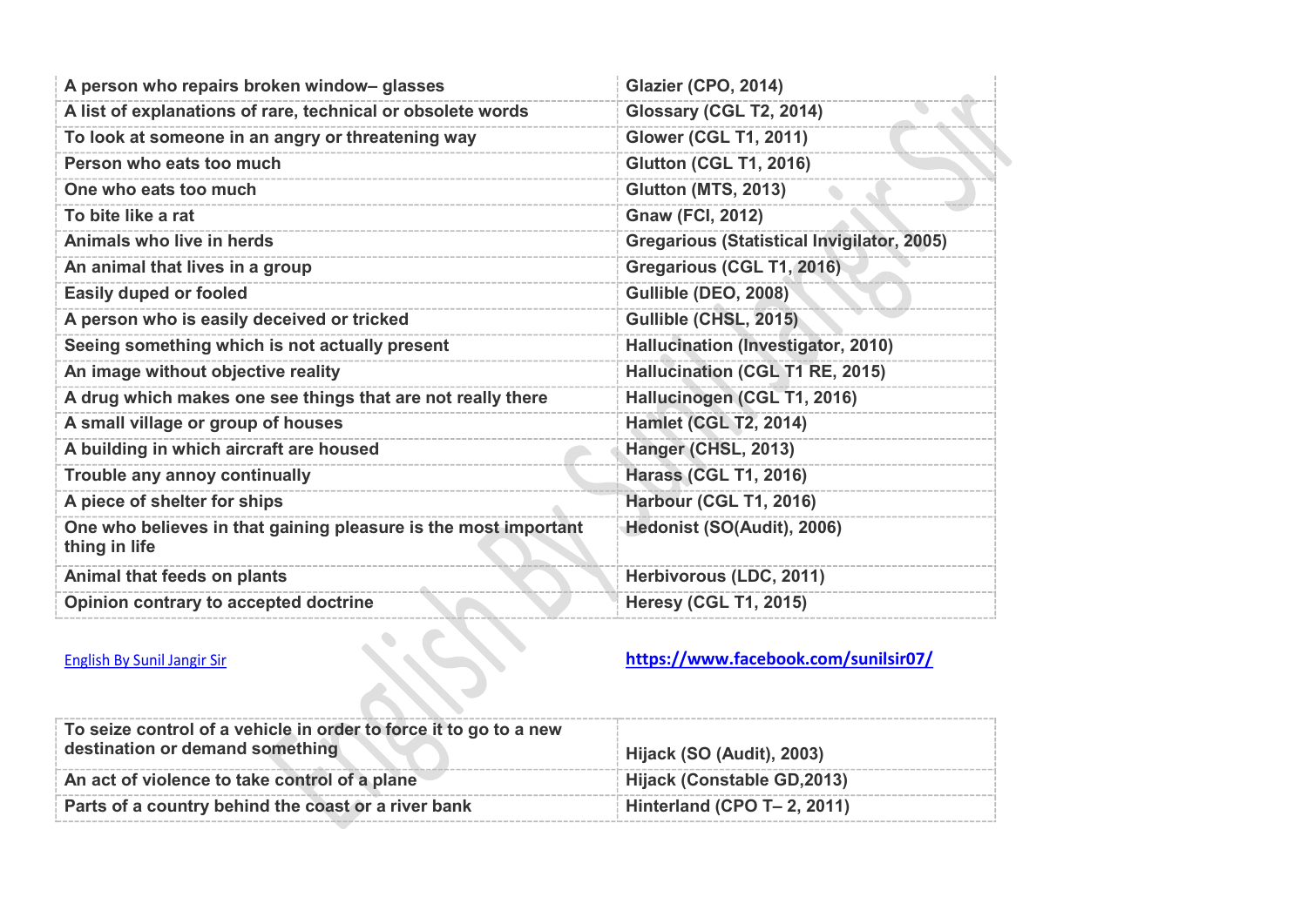| <b>Very dramatic</b>                                                                    | Histrionic (CGL T2, 2011)                    |
|-----------------------------------------------------------------------------------------|----------------------------------------------|
| To secretly store more than what is allowed                                             | <b>Hoard (CGL T2, 2011)</b>                  |
| Murder of a man                                                                         | Homicide (LDC, 2011)                         |
| <b>Conferred as an honor</b>                                                            | Honorary (CGL T1, 2015)                      |
| A job carrying no salary                                                                | Honorary (CGL T1, 2016)                      |
| The line where the land and sky seems to meet                                           | Horizon (CGL T2, 2013)                       |
| One who studies the art of gardening                                                    | Horticulturist (CGL T2, 2013)                |
| A den for small animals                                                                 | <b>Hutch (SO (CA), 2006)</b>                 |
| <b>Fear of water</b>                                                                    | Hydrophobia (DEO, 2008)                      |
| Any morbid dread of water (fear of water)                                               | Hydrophobia (CGL T1, 2016)                   |
| Excessive preoccupation with one's health                                               | Hypochondria (Statistical Invigilator, 2006) |
| One who presend to be what he is not                                                    | Hypocrite (CGL T1, 2016)                     |
| Proposition made as a basis for reasoning without the assumption<br>of its truth/ facts | Hypothesis (CGL T1, 2016)                    |
| One who criticizes popular beliefs which he thinks is mistaken or<br>unwise             | Iconoclast (CGL T1,2010)                     |
| One who destroys images or attacks popular beliefs                                      | Iconoclast (SO (CA), 2006)                   |
| One who breaks the established traditions and image                                     | Iconoclast (SO(Audit), 2006)                 |
| A person's peculiar habit                                                               | Idiosyncracy (CGL T1, 2016)                  |
| The worship of idols or images                                                          | Idolatry (TA(IT&CE), 2006)                   |
| Handwriting that cannot be read                                                         | Illegible (DEO, 2008)                        |
| That which cannot be easily read                                                        | Illegible (FCI, 2012)                        |
| Handwriting which is difficult/impossible to read                                       | Illegible (CGL T1, 2013)                     |
| A handwriting that cannot be read                                                       | Illegible (CGL T2, 2013)                     |
| A handwriting which is difficult or impossible to read                                  | Illegible (MTS, 2013)                        |

| A man who does not know how to read or write | Illiterate (CHSL, 2012) |
|----------------------------------------------|-------------------------|
|                                              |                         |
|                                              |                         |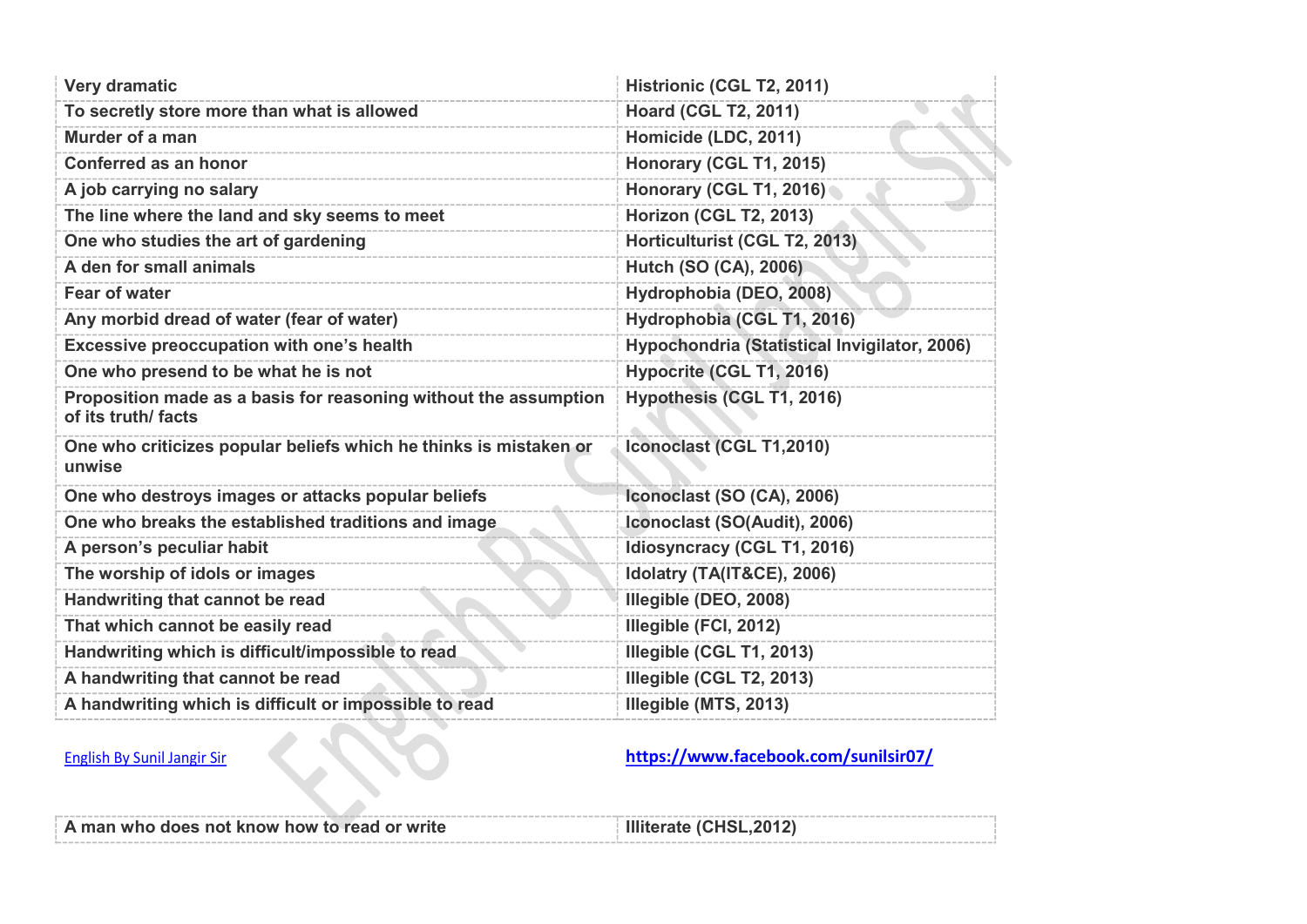| <b>Existing only in the mind</b>                        | Imaginary (MTS, 2013)                           |
|---------------------------------------------------------|-------------------------------------------------|
| A foreigner who settles in a country                    | Immigrant (CPO T- 2, 2011)                      |
| A person coming to a foreign land to settle there       | Immigrant (SO (Audit), 2001)                    |
| Someone who is incapable of being quietened or pacified | Implacable (CGL T1, 2016)                       |
| To confirm with the help of evidence                    | Implicate (LDC, 2010)                           |
| A person who pretends to be what he is not              | Imposter (FCI, 2012)                            |
| One who pretends to be what he is not                   | Imposter (Constable, 2015)                      |
| A person who dishonestly pretends to be somebody else   | Imposter(Stenographer, 2010)                    |
| One who is too careless to plan for the future          | Improvident (CGL T1, 2015)                      |
| Without risk of punishment                              | <b>Impunity (Statistical Invigilator, 2006)</b> |
| That which cannot be reached                            | Inaccessible (CGL T2, 2015)                     |
| Incapable of being approached                           | Inaccessible (CHSL, 2013)                       |
| A voice that cannot be heard                            | Inaudible (Stenographer, 2011)                  |
| Speech which is not audible                             | Inaudible (CGL T1 RE, 2014)                     |
| Motive or incitement to action                          | Incentive (CGL T1 RE, 2014)                     |
| Something that is difficult to understand               | Incomprehensible (CGL T1 RE, 2015)              |
| One who is beyond reforms                               | Incorrigible (Statistical Invigilator, 2005)    |
| One who cannot be corrected                             | Incorrigible (CGL T1, 2013)                     |
| <b>Beyond correction</b>                                | Incorrigible (CHSL, 2014)                       |
| One who cannot be corrected                             | Incorrigible (Constable, 2015)                  |
| Something that is difficult to believe                  | Incredible (CHSL, 2012)                         |
| Something which cannot be believed                      | Incredible (SO(Audit), 2007)                    |
| That which cannot be believed                           | Incredible (CGL T1, 2016)                       |
| That which cannot be believed                           | Incredible (Constable GD, 2013)                 |
| Incapable of being tired                                | Indefatigable (CGL T2, 2015)                    |
| That which cannot be effaced                            | Indelible (CGL T1, 2015)                        |
| Feeling annoyed at the sight of unfair treatment        | Indignant (CGL T2, 2015)                        |
| Not suitable for eating                                 | Inedible (CGL T1, 2015)                         |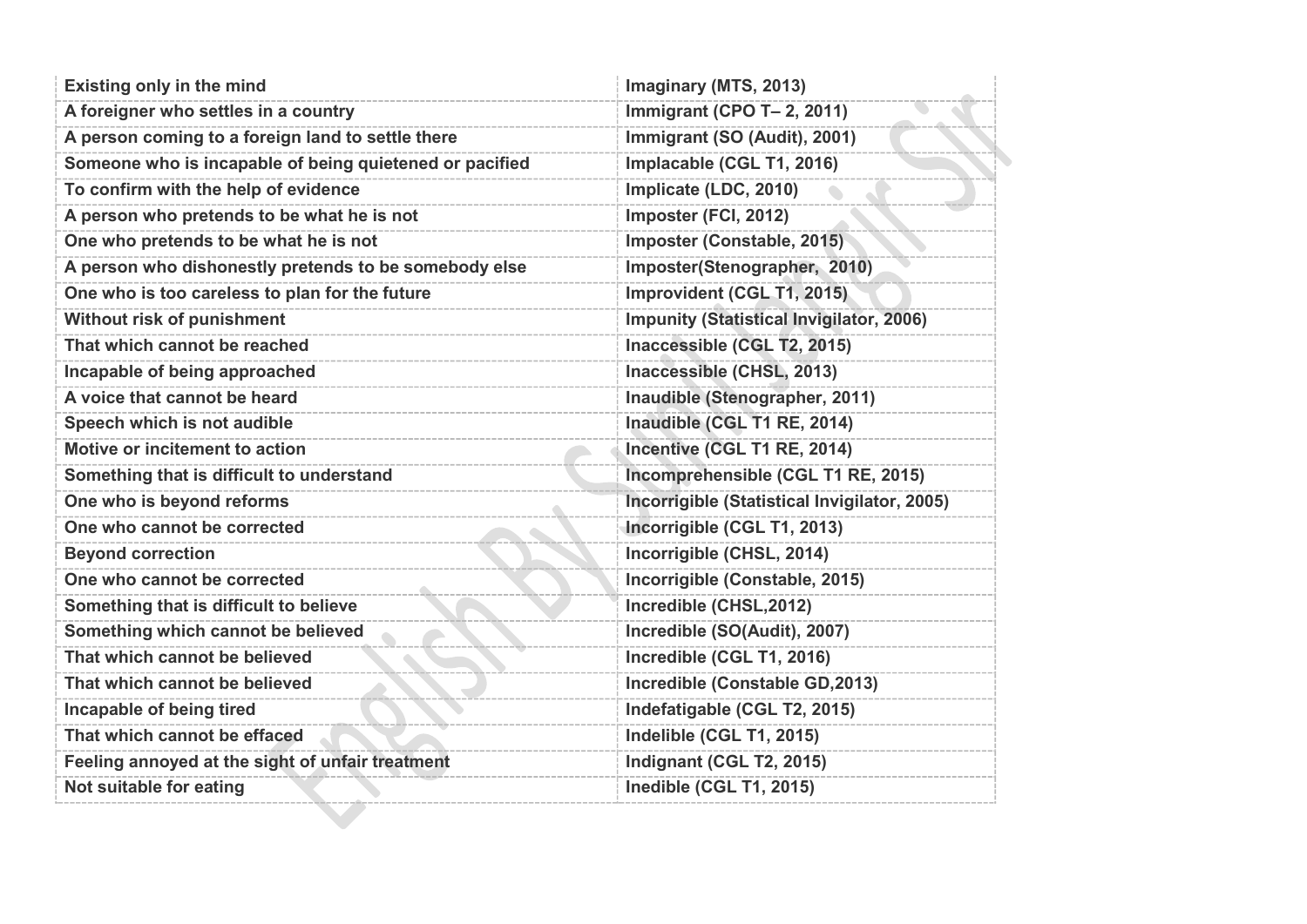| Impossible to describe                                                  | Ineffable (CGL T1,2010)           |
|-------------------------------------------------------------------------|-----------------------------------|
| Someone not fit to be chosen                                            | Ineligible (CHSL, 2015)           |
| <b>Lack of skills</b>                                                   | Ineptness (CGL T1, 2016)          |
| That which cannot be avoided                                            | Inevitable (CGL T1, 2015)         |
| That which cannot be averted                                            | Inevitable (CGL T1, 2016)         |
| That which cannot be avoided                                            | Inevitable (CPO, 2015)            |
| One who does not makes mistakes                                         | Infallible (CPO T- 2, 2011)       |
| A method which never fails                                              | Infallible (SO(Audit), 2007)      |
| A person who cannot make a mistake                                      | Infallible (CGL T1, 2012)         |
| Incapable of error                                                      | Infallible (CHSL, 2014)           |
| One who cannot make any mistake                                         | Infallible (CHSL, 2015)           |
| Killing of a child                                                      | Infanticide(SO (Audit), 2003)     |
| Action that is likely to make people very angry                         | Inflammatory (CGL T1, 2016)       |
| A cluster of flowers on a branch                                        | Inflorescence (CGL T1, 2014)      |
| Property handled down after the death of a person                       | Inheritance (SO(Audit), 2006)     |
| Write or carve words on stone or paper                                  | <b>Inscribe (CGL T1, 2016)</b>    |
| A person who has no money to pay off his debts                          | Insolvent (CGL T1, 2011)          |
| Unable to pay one's debt                                                | Insolvent (CGL T1, 2016)          |
| A person who is unable to pay debts                                     | Insolvent(SO (Audit), 2001)       |
| Inability to sleep                                                      | Insomnia (SO(Audit), 2008)        |
| <b>Inability to sleep</b>                                               | Insomnia (MTS, 2013)              |
| Interval between two events                                             | Interlude (CGL T1, 2016)          |
| One who intervenes between two or more parties to settle<br>difference  | Intermediary (SO (CA), 2006)      |
| One who intervenes between two or more parties to settle<br>differences | Intermediary (Stenographer, 2011) |
| The burial of corpse                                                    | Interment (CGL T1, 2015)          |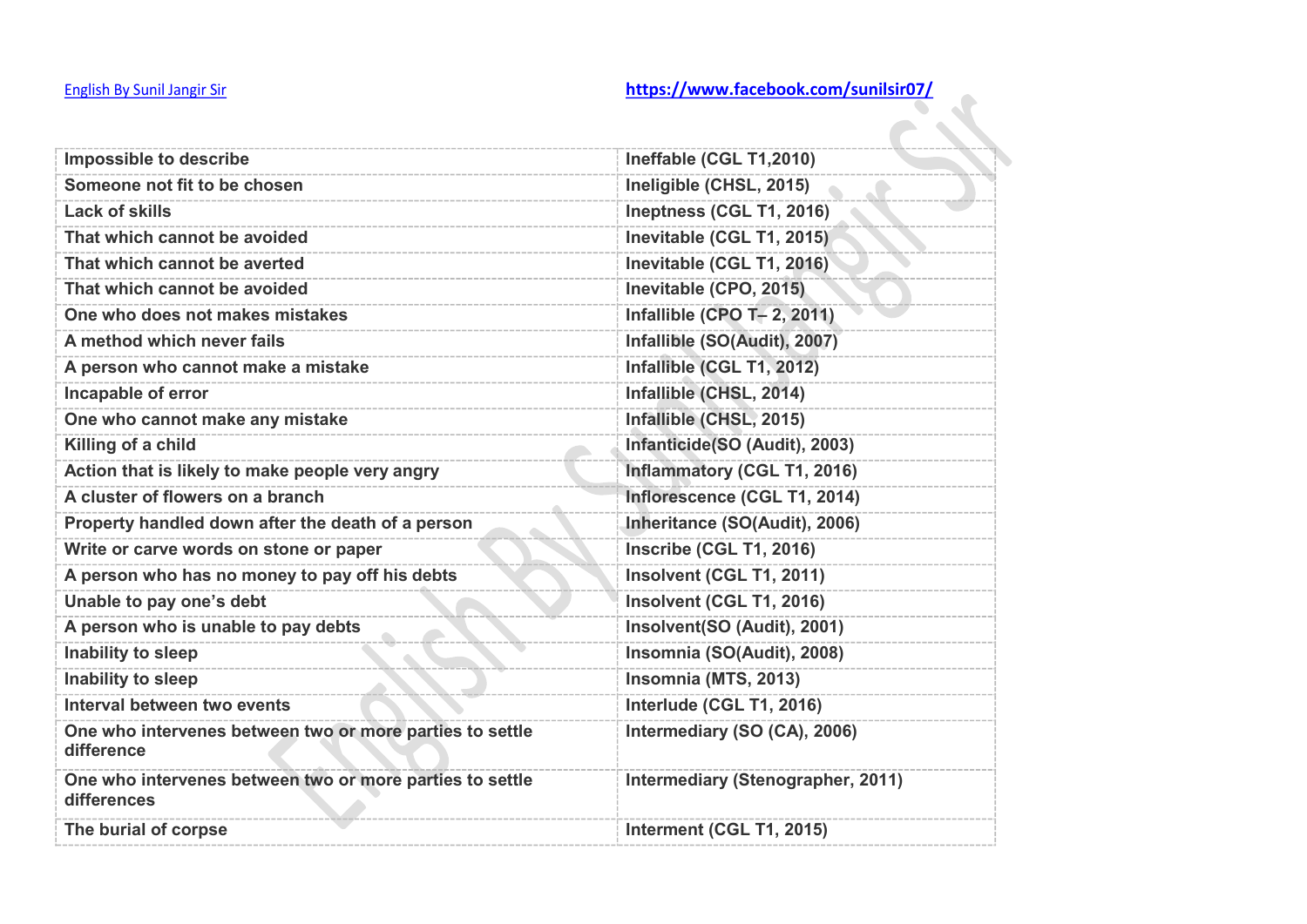| Detaining and confining something          | Internment (CGL T1,2010) |
|--------------------------------------------|--------------------------|
| To die without having made a will          | Intestate (CGL T1, 2013) |
| To die without making a will               | Intestate (CGL T1, 2015) |
| The action of looking within or into one's | Introspect (LDC, 2010)   |
| own mind                                   |                          |
| A person who enters without any invitation |                          |
|                                            | Intruder (CGL T1, 2015)  |

 $\mathcal{L}$ 

| <b>Animals without backbone</b>                                                            | Invertebrates (CGL T1, 2016)              |
|--------------------------------------------------------------------------------------------|-------------------------------------------|
| <b>Careful or thorough enquiry</b>                                                         | <b>Investigation (Stenographer, 2010)</b> |
| That which cannot be defeated                                                              | Invincible (CGL T2, 2013)                 |
| Call upon God or any other power (like law) for help or protection                         | Invocation (SO (Audit), 1997)             |
| That which cannot be called back                                                           | Irrevocable (TA (IT & CE, 2008))          |
| To supply land with water by artificial means                                              | Irrigate (MTS, 2013)                      |
| A narrow stretch of land connecting two large bodies of land                               | Isthumus (CGL T1, 2016)                   |
| One who journeys from place to place                                                       | Itinerant (TA (IT & CE, 2008))            |
| Detailed plan of a journey                                                                 | Itinerary (CGL T1, 2013)                  |
| Detailed plan of journey                                                                   | Itinerary (CHSL, 2013)                    |
| The schedule of travel                                                                     | Itinerary (CHSL, 2014)                    |
| A planned route or journey                                                                 | Itinerary (CPO, 2015)                     |
| A short trip or excursion                                                                  | <b>Jaunt (CGL T1 RE, 2014)</b>            |
| With much liveliness and a sense of purpose                                                | Jauntily (Investigator, 2010)             |
| Art of writing for newspapers and magazines                                                | Journalism (CPO T- 2, 2011)               |
| An act of travelling from one place to another                                             | <b>Journey (CGL T1, 2016)</b>             |
| A body of persons appointed to hear evidence or judge and give<br>their verdict (decision) | <b>Jury (SO (Audit), 2005)</b>            |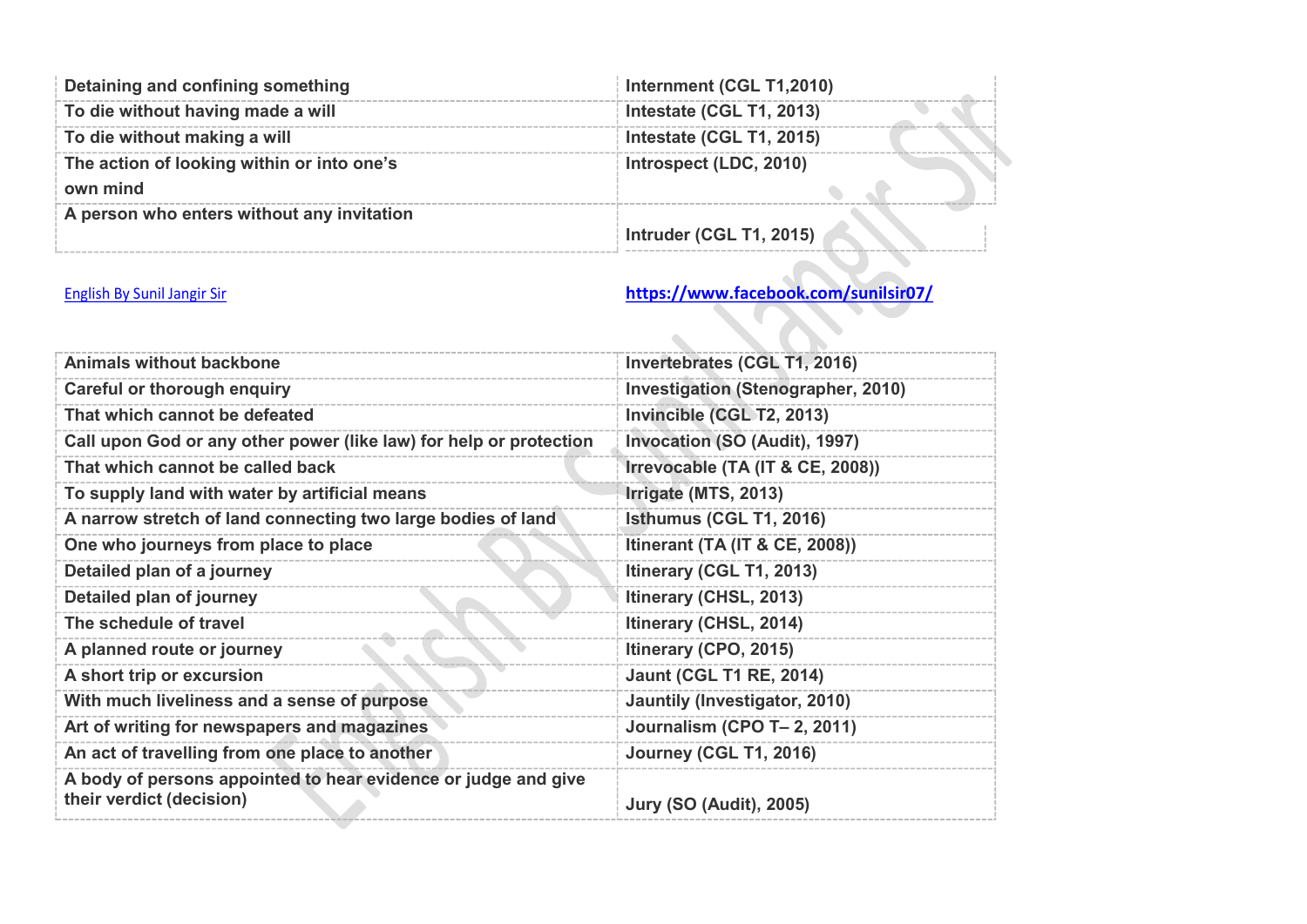| A body of persons appointed to hear evidence and give their<br>verdicts in trials                                   | Jury (Stenographer, 2010)   |
|---------------------------------------------------------------------------------------------------------------------|-----------------------------|
| Suitable or intended only for young persons                                                                         | Juvenile (CGL T1, 2016)     |
| Placing a thing besides another                                                                                     | Juxtapose (SO(Audit), 2006) |
| Put side by side                                                                                                    | Juxtapose (Constable, 2015) |
| An excessively morbid desire to steal                                                                               | Kleptomania (CGL T1, 2013)  |
| A recurrent compulsive urge to steal                                                                                | Kleptomania (CGL T1, 2015)  |
| The sound of the funeral bell                                                                                       | <b>Knell (SO(CA), 2007)</b> |
| A person who deserves all praise                                                                                    | Laudable (CGL T1, 2015)     |
| A medicine that softens the bowels                                                                                  | Laxative (CPO, 2014)        |
| A legal agreement that allows someone to use a building or land<br>for a period of time, usually is return for rent | Lease (CHSL, 2015)          |

| A sly look that is lustful                                     | Leer (Statistical Invigilator, 2006) |
|----------------------------------------------------------------|--------------------------------------|
| One who compiles a dictionary                                  | Lexicographer (CGL T1, 2011)         |
| One who compiles a dictionary                                  | Lexicographer (CHSL, 2015)           |
| Person believing in free will                                  | Libertarian (CGL T1, 2014)           |
| Tough tissues in joints                                        | Ligaments (SO (Audit), 2004)         |
| <b>Related to moon</b>                                         | <b>Lunar (LDC, 2011)</b>             |
| The first public speech delivered by a person                  | Maiden speech (SO(Audit), 2006)      |
| Speech for the first time                                      | Maiden speech (CPO, 2012)            |
| The first speech made by a person                              | Maiden (CHSL, 2012)                  |
| Easy to shape in any desired from                              | Malleable (MTS, 2013)                |
| Animals which suckle their young                               | <b>Mammals (CHSL, 2014)</b>          |
| A written declaration of government or a political party       | Manifesto (CGL T2, 2015)             |
| An underhand device resorted to in order to justify misconduct | Manoeuvre (CGL T1,2010)              |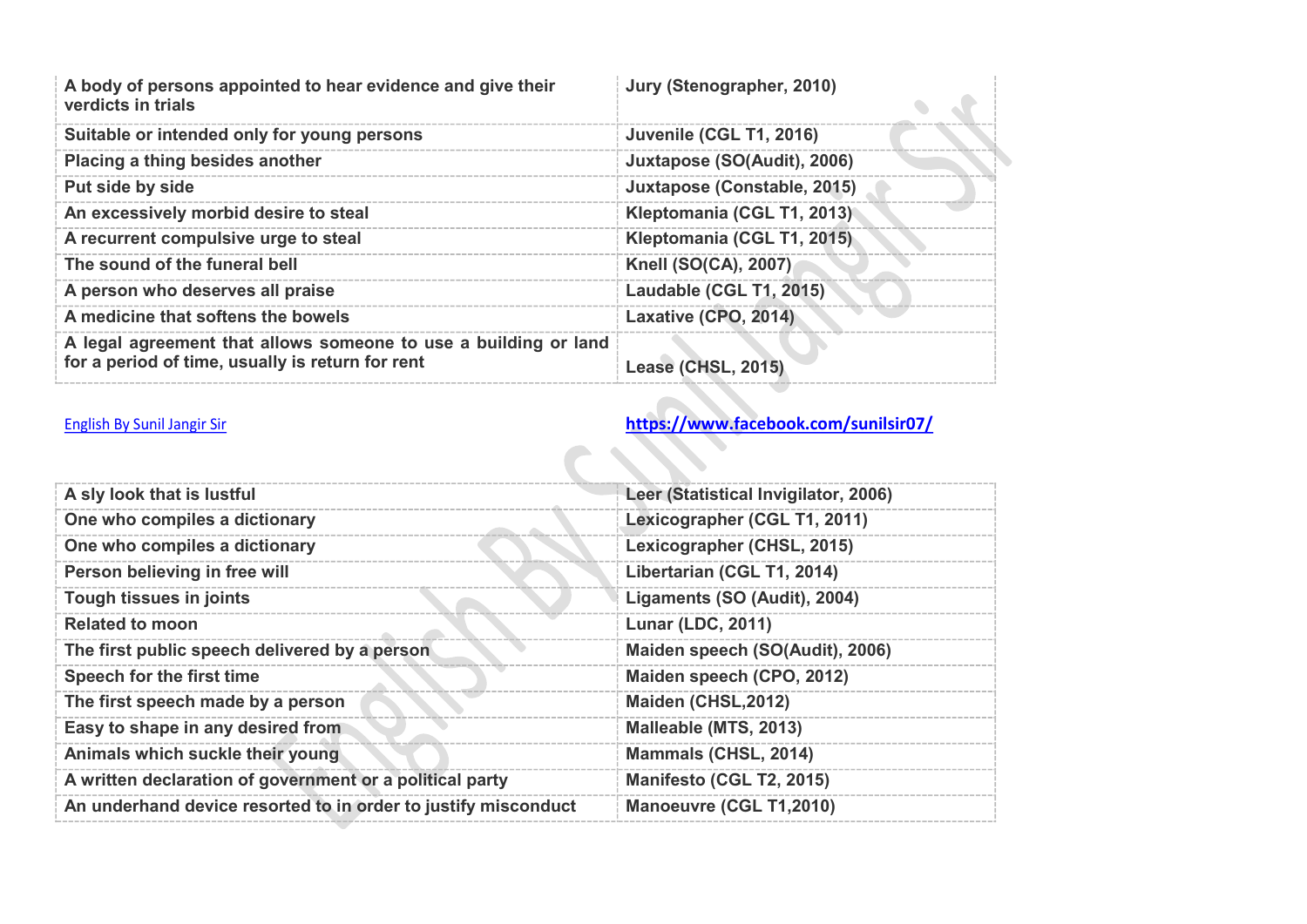| A paper written by hand                                            | <b>Manuscript (LDC, 2011)</b>    |
|--------------------------------------------------------------------|----------------------------------|
| A paper/ story/ poem first written out by hand                     | <b>Manuscript (CGL T1, 2016)</b> |
| One who suffers for one's faith                                    | <b>Martyr (CGL T1 RE, 2015)</b>  |
| A person who is killed because of their religious or other beliefs | <b>Martyr (MTS, 2013)</b>        |
| One who enjoys inflicting pain on himself                          | <b>Masochist (CGL T1, 2013)</b>  |
| A cinema show held in the afternoon                                | Matinee (CHSL, 2015)             |
| An established principle of practical wisdom                       | <b>Maxim (CGL T2, 2011)</b>      |
| To try to settle a dispute between two other parties               | <b>Mediate (CGL T2, 2015)</b>    |
| One who is neither intelligent nor dull                            | Mediocre (CGL T2, 2014)          |
| One who will do any job for anyone for money                       | Mercenary (CGL T1, 2016)         |
| A professional soldier hired to serve in a foreign army            | Mercenary (CPO, 2014)            |
| One whose motive is merely to get money                            | Mercenary (MTS, 2013)            |
| Art of working with metals                                         | Metallurgy (CHSL, 2015)          |
| One who is rather fastidious                                       | Meticulous (CGL T2, 2015)        |
| Instrument that magnifies objects                                  | Microscope (MTS, 2013)           |
| A place where money is coined                                      | <b>Mint (CGL T1, 2016)</b>       |

| One who hates mankind                                            | Misanthrope (SO (Audit), 2004)     |
|------------------------------------------------------------------|------------------------------------|
| A hater of mankind                                               | Misanthrope (TA(IT&CE), 2006)      |
| One who hates mankind                                            | Misanthrope (CGL T2, 2015)         |
| A person who loves wealth and spends as little money as possible | <b>Miser (FCI, 2012)</b>           |
| One who hates women                                              | Misogynist (LDC, 2010)             |
| One who hates women                                              | Misogynist (CGL T1, 2013)          |
| One who hates women                                              | Misogynist (CPO, 2012)             |
| A hater of women                                                 | Misogynist (MTS, 2013)             |
| A particular method of working                                   | <b>Modus Operandi (CHSL, 2014)</b> |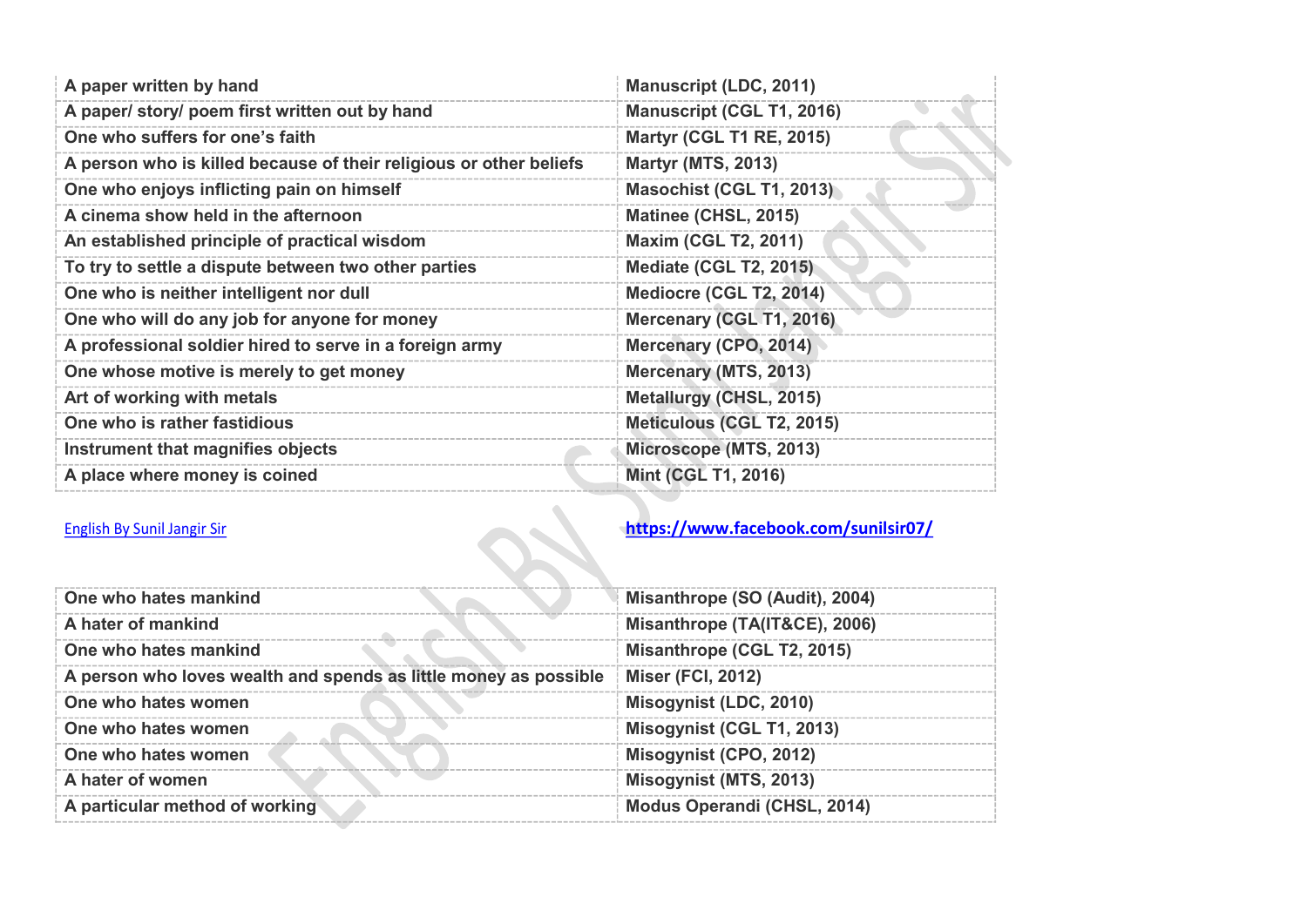| Lasting only for a moment                                                                     | Momentary (SO (Audit), 2003)       |
|-----------------------------------------------------------------------------------------------|------------------------------------|
| An occasion of great importance                                                               | Momentous (SO(Audit), 2008)        |
| Speech of great importance and gravity                                                        | Momentous (CPO, 2015)              |
| <b>Government by a king</b>                                                                   | Monarchy (CGL T1, 2016)            |
| Exclusive possession or control of anything                                                   | Monopoly (MTS, 2013)               |
| A person worship only one God                                                                 | Monotheist (CHSL, 2015)            |
| To secure a boat by attaching it to an anchor                                                 | Moor (CGL T2, 2015)                |
| The essential or characteristic customs<br>, habits and conventions of a society or community | <b>Mores (SO (Audit), 2005)</b>    |
| A legal agreement by which a person borrows money from a bank<br>usually to buy a house       | Mortage (LDC, 2010)                |
| Building in which a dead body is kept for a time                                              | Mortuary (SO(Audit), 2006)         |
| A room where dead are kept until burial                                                       | Mortuary (CGL T1, 2016)            |
| Design made by putting together coloured pieces of glass or<br><b>stones</b>                  | Mosaic (CHSL, 2014)                |
| Body of a human being or animal embalmed for burial                                           | Mummy (SO(Audit), 2007)            |
| <b>Rebellion against lawful authority</b>                                                     | Mutiny (CHSL, 2012)                |
| Fear of telling lies                                                                          | Mythophobia (CHSL, 2014)           |
| The habit of always admiring oneself                                                          | Narcissism (SO (CA), 2006)         |
| Animals that live in a particular region                                                      | <b>Native (Constable GD, 2013)</b> |
| Group of people living together in the same locality                                          | Neighbourhood (CHSL, 2012)         |

| Favouritism granted in politics or business to relatives                  | Nepotism (CGL T1 RE, 2014) |
|---------------------------------------------------------------------------|----------------------------|
| Politicians who are notorious for doing undue favors to their<br>relative | Nepotism (CGL T1, 2013)    |
| Favouritism shown by a person in power to his relatives                   | Nepotism (CGL T1, 2016)    |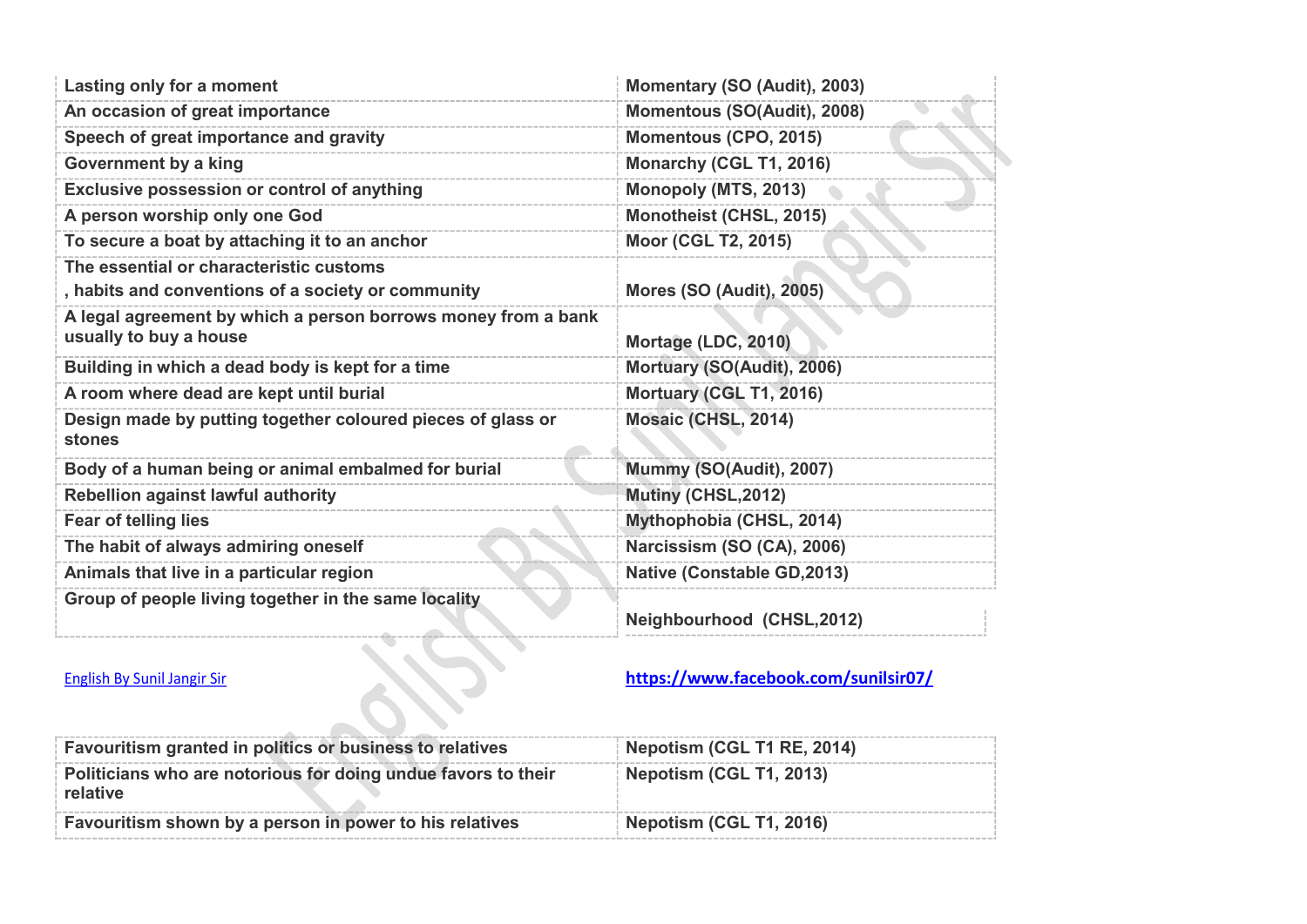| Unfair advantages for members of one's<br>own family           | <b>Nepotism (CHSL,2012)</b>       |
|----------------------------------------------------------------|-----------------------------------|
| <b>Hobson's choice</b>                                         | No choice at all (CGL T1, 2016)   |
| <b>Occurring at night</b>                                      | Nocturnal (CPO, 2010)             |
| People of no fixed abode                                       | Nomads (CHSL, 2014)               |
| A system of naming things                                      | Nomenclature (LDC, 2010)          |
| An unimportant person                                          | Nonentity (CGL T1, 2016)          |
| Sentimental longing for a period in a past                     | Nostalgia (CPO, 2014)             |
| To be known for bad acts                                       | Notorious (CPO, 2010)             |
| Has an evil reputation                                         | Notorious (CGL T1, 2013)          |
| One who is known widely but unusually unfavorably is           | Notorious (CGL T2, 2015)          |
| A person who is well known in an unfavorable way               | <b>Notorious (CHSL, 2012)</b>     |
| A man of evil reputation                                       | Notorious (MT(NT), 2014)          |
| A person without training or experience in a skill or subject  | <b>Novice (SO(CA), 2005)</b>      |
| A person who is new to profession                              | <b>Novice (CGL T1, 2016)</b>      |
| To reduce to nothing                                           | <b>Null (CGL T1, 2013)</b>        |
| A man who collects old and new coins                           | <b>Numismatics (CGL T1, 2016)</b> |
| The study or collection of coins                               | <b>Numismatics (CPO, 2012)</b>    |
| One who collects coins                                         | Numismatist (SO (Audit), 2005)    |
| A person specially interested in the study of coins and medals | Numismatist (CGL T1, 2013)        |
| A person who collects coins                                    | Numismatists (CGL T1 RE, 2014)    |
| A shady fertile place in a desert                              | <b>Oasis (CGL T1, 2016)</b>       |
| A notice of a person's death                                   | Obituary (CGL T1, 2016)           |
| A place where astronomical observations are made               | <b>Observatory (CGL T1, 2016)</b> |
| Passing out of use                                             | Obsolescent (CGL T1, 2014)        |
| A word or practice that has gone out of use                    | Obsolete (CGL T1 RE, 2014)        |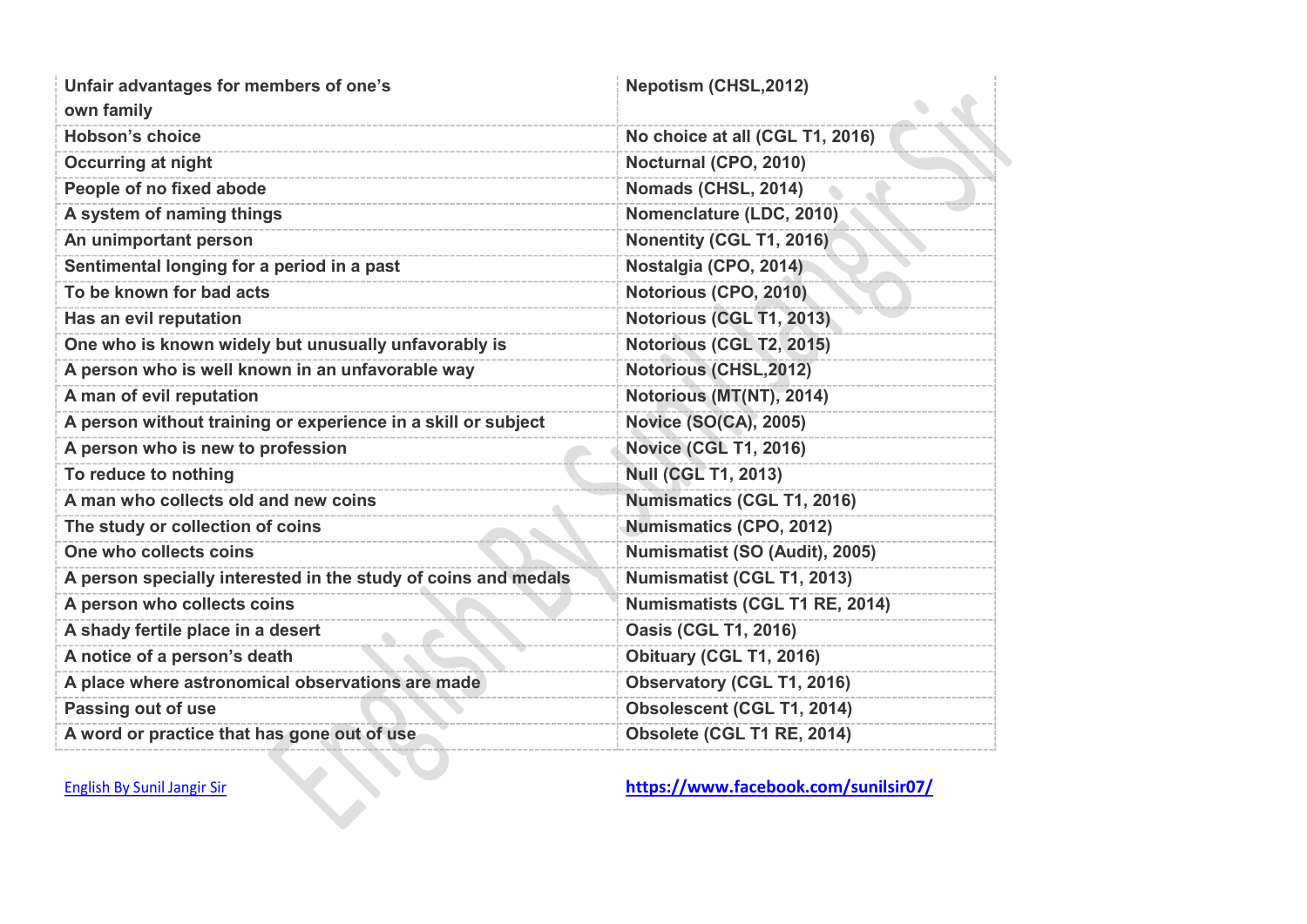| A thing no longer in use                                                     | Obsolete (CGL T1, 2016)               |
|------------------------------------------------------------------------------|---------------------------------------|
| No longer in existence or use                                                | Obsolete (CGL T2, 2015)               |
| Something no longer in use                                                   | Obsolete(SO (Audit), 1997)            |
| Anything which is no longer in use                                           | Obsolete(SO (Audit), 2001)            |
| <b>Pertaining to the west</b>                                                | Occidental (CGL T1, 2016)             |
| <b>Relating to countries of west</b>                                         | Occidental (CPO, 2014)                |
| A geo metrical figure with eight sides                                       | Octagon (CHSL, 2012)                  |
| One who is eighty years old                                                  | Octogenarian (CGL T1, 2016)           |
| A person who attends to the disease of the eye is an                         | <b>Oculist (CPO, 2013)</b>            |
| <b>Government by the few</b>                                                 | Oligarchy (CGL T1, 2014)              |
| Government or rule by a small group of people                                | Oligarchy (CGL T1, 2016)              |
| One who is all powerful                                                      | <b>Omnipotent (Constable GD,2013)</b> |
| One who knows everything                                                     | <b>Omniscient (CGL T1, 2016)</b>      |
| One who knows everything                                                     | <b>Omniscient (MTS, 2013)</b>         |
| Feeding on food made of both plant and flesh                                 | Omnivorous (SO (CA), 2006)            |
| <b>Animals that eat flesh</b>                                                | <b>Omnivorous (CHSL, 2014)</b>        |
| One who eats both vegetables and meat                                        | <b>Omnivorous (CHSL,2012)</b>         |
| <b>Many Words</b>                                                            | <b>One Word</b>                       |
| Not allowing the passage of light                                            | <b>Opaque (CGL T1, 2013)</b>          |
| Through which light cannot pass                                              | Opaque (CHSL, 2012)                   |
| To be dogmatic in one's opinion                                              | Opinionated (Stenographer, 2011)      |
| A doctor who specializes in the eye diseases of the eyes                     | Opthalmologist (CGL T1, 2016)         |
| One who tends to take a hopeful view of a life                               | Optimist (CPO, 2010)                  |
| A person who is always hopeful and looks upon the brighter side<br>of things | Optimist (SO(Audit), 2008)            |
| A person who looks at the bright side of things                              | Optimist (CPO, 2015)                  |
| A specialist who tests eyesight                                              | Optometrist (TA(IT & CE), 200)        |
| A proficient public speaker                                                  | Orator (CHSL, 2012)                   |
| A large body of people playing musical instruments                           | Orchestra (CGL T1, 2016)              |
|                                                                              |                                       |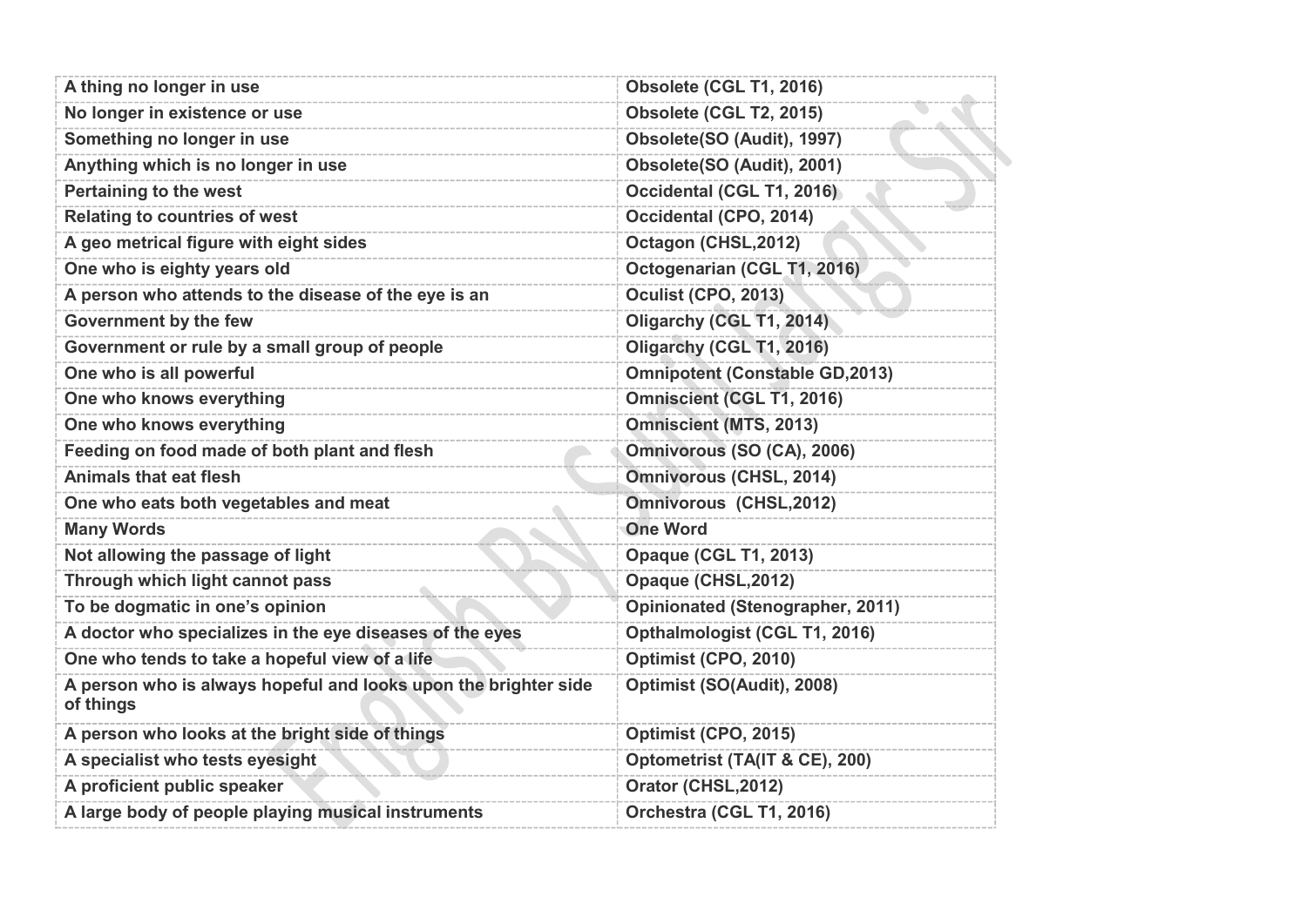| Someone who scientifically studies the birds                                                     | Ornithologist (CHSL,2012)        |
|--------------------------------------------------------------------------------------------------|----------------------------------|
| Experts in the scientific study of birds                                                         | Ornithology (SO(Audit), 2006)    |
| The study of birds                                                                               | Ornithology (MTS, 2013)          |
| A public institution for the care and protection of children without<br>parents                  | Orphanage (MT(NT), 2014)         |
| The area of medicine that treats illness of bones                                                | Orthopaedics (CPO, 2015)         |
| A person who has lost protection of law                                                          | <b>Outlaw (CGL T1, 2016)</b>     |
| Belief that war and violence are unjustified                                                     | Pacifism (SO(CA), 2007)          |
| A person who opposes war or use of military force                                                | Pacifist (SO (Audit), 1997)      |
| A person who believes in total abolition of war                                                  | Pacifist (TA (IT & CE), 2004)    |
| A doctor who treats children                                                                     | Paediatrician (SO (Audit), 2003) |
| A word that reads the same as backward or forward                                                | Pallindrome (CGL T1 RE, 2014)    |
| Thing that can be felt or touched                                                                | Palpable (CGL T1, 2016)          |
| A cure for all disease                                                                           | Panacea (LDC, 2010)              |
| A remedy for all diseases                                                                        | Panacea (LDC, 2011)              |
| A remedy for all diseases                                                                        | Panacea (TA(IT&CE), 2006)        |
| A remedy for all diseases                                                                        | <b>Panacea (CGL T1, 2016)</b>    |
| A remedy for all disease                                                                         | <b>Panacea (CGL T2, 2013)</b>    |
| A remedy for all diseases                                                                        | Panacea (CPO, 2015)              |
| Wild and noisy disorder                                                                          | Pandemonium (SO(Audit), 2006)    |
| Belief that God is in everything and that everything is God                                      | Pantheism (TA (IT & CE, 2008))   |
| A small room in a big house, hotel, ship etc where glasses, dishes,<br>spoons food, etc are kept | Pantry (CPO T- 2, 2011)          |
| One who lives/survives on others/other lives                                                     | Parasite (CHSL, 2013)            |
| A method of boiling briefly to cook food slightly                                                | Parboil (CGL T1, 2014)           |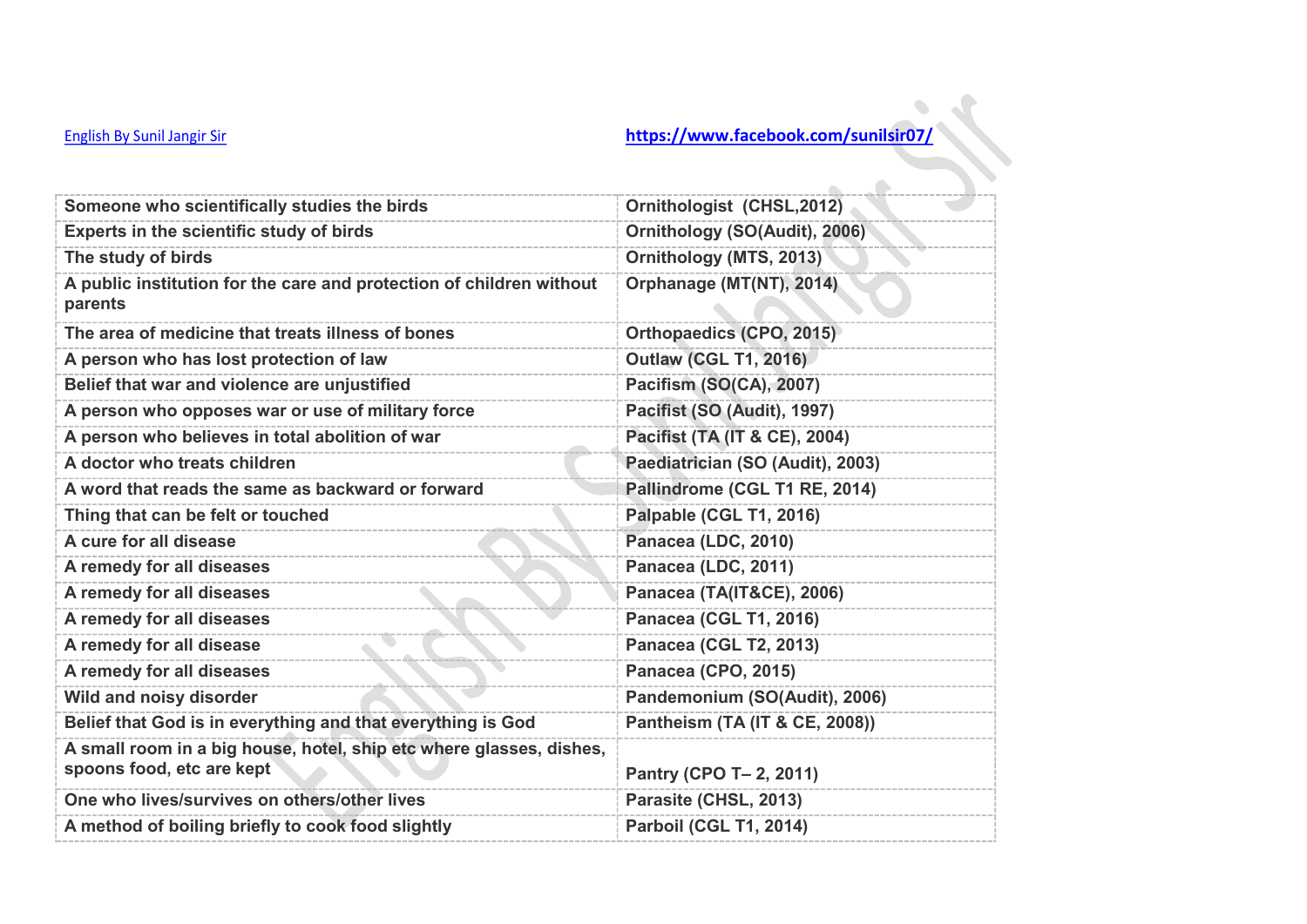| Release of a prisoner form jail on certain terms and conditions | <b>Parole (CGL T1, 2011)</b>              |
|-----------------------------------------------------------------|-------------------------------------------|
| The murder of parents or near relative                          | Parricide (Statistical Invigilator, 2005) |

| A person of obscure position who has gained wealth                          | <b>Parvenu (CGL T1, 2013)</b>             |
|-----------------------------------------------------------------------------|-------------------------------------------|
| <b>Science of diseases</b>                                                  | Pathology (Statistical Invigilator, 2005) |
| Relating to kinship with the father                                         | Patrilineal (CGL T1, 2014)                |
| Property inherited from one's father                                        | Patrimony (CGL T1, 2016)                  |
| Property inherited from one's father or<br>ancestors                        | Patrimony (MTS, 2013)                     |
| One who loves or supports his or her country and is willing to<br>defend it | <b>Patriot (MTS, 2013)</b>                |
| Person who insists on adherence to formal rules or literary<br>meaning      | Pedant (Investigator, 2010)               |
| A person who shows off his/her learning                                     | <b>Pedant (CPO, 2013)</b>                 |
| A style in which a writer makes display of his knowledge                    | Pedantic (FCI, 2012)                      |
| Branch of medicine concerned with children and their illness                | Pediatrics (CGL T2, 2015)                 |
| Land covered by water on three sides                                        | Peninsula (CGL T1, 2016)                  |
| Deep in thought                                                             | Pensive (Statistical Invigilator, 2006)   |
| Continuing for a long period of time without interruption                   | Perpetual (CPO, 2015)                     |
| An emolument over and above fixed salary                                    | Perquisite (CGL T1,2010)                  |
| <b>Constant efforts to achieve something</b>                                | Perseverance (TA (IT & CE), 2004)         |
| <b>Constant efforts to achieve something</b>                                | Perseverance (CGL T2, 2015)               |
| Stick with a thick end used in mortar for pounding                          | <b>Pestle (CGL T1, 2016)</b>              |
| A person who always run after women                                         | Philanderer (CPO, 2014)                   |
| A person who loves mankind                                                  | Philanthropist (LDC, 2010)                |
| One who loves all mankind                                                   | Philanthropist (CGL T1, 2012)             |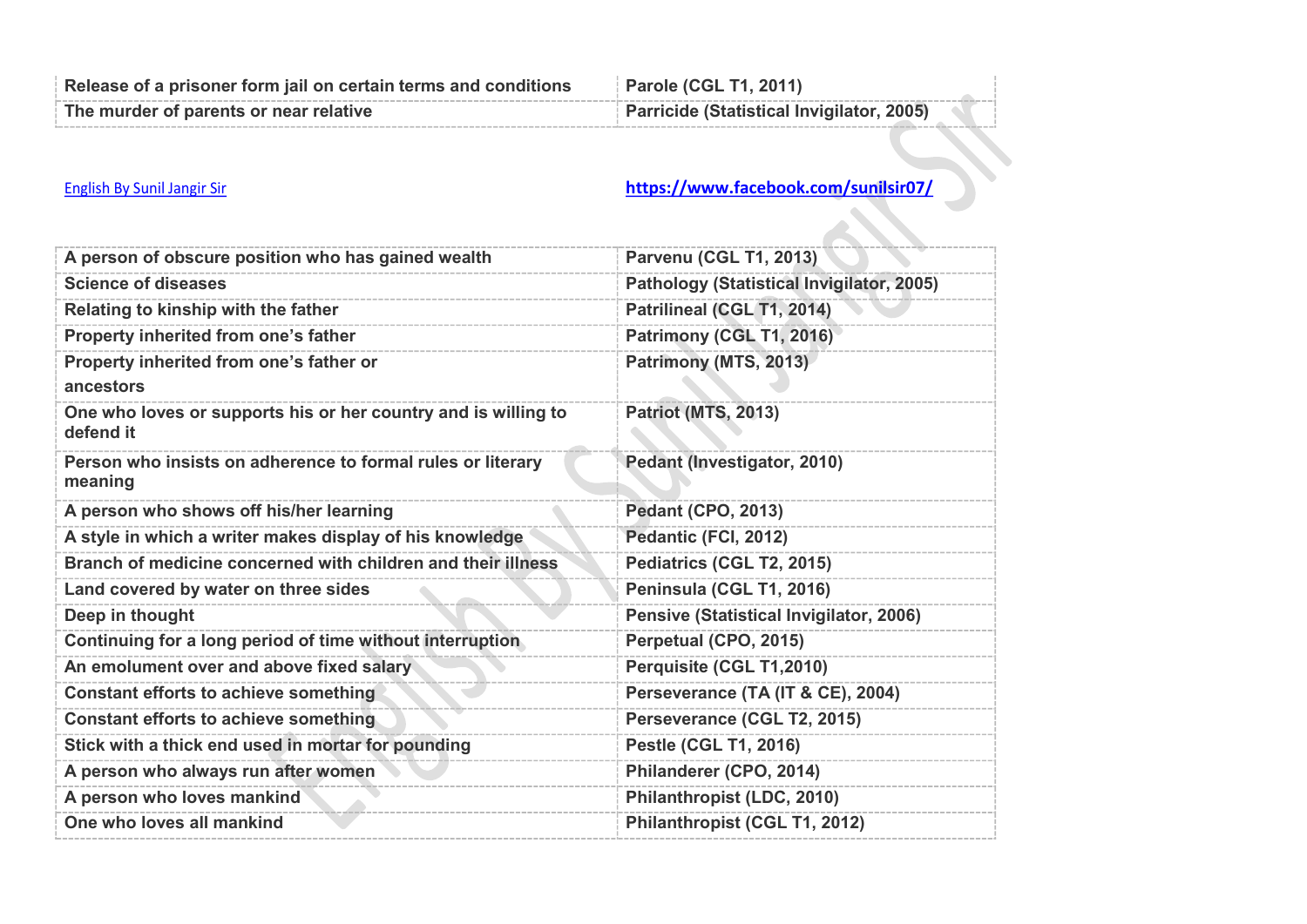| A person who collects and/or studies stamps               | Philatelist (CGL T2, 2015)      |
|-----------------------------------------------------------|---------------------------------|
| Study of the interaction of people with their environment | Philosophy (CGL T2, 2014)       |
| Intense and unreasonable fear or dislike                  | Phobia (Stenographer, 2011)     |
| A study of sounds is known as                             | Phonetics (CGL T1, 2013)        |
| Treatment by means of exercise and massage                | Physiotherapy (SO(Audit), 2007) |
| Act of stealing in small quantities                       | Pilferages (CGL T1, 2016)       |

 $\mathbf{Q}$ 

| One who does something for the first time                                        | <b>Pioneer (CGL T2, 2014)</b>  |
|----------------------------------------------------------------------------------|--------------------------------|
| Theft of another person's writings or ideas and passing them off<br>as one's own | Plagiarism (CPO, 2011)         |
| Stealing of ideas or writings of someone else                                    | Plagiarism (CGL T1, 2013)      |
| One who copies from other writers                                                | Plagiarist (CGL T1, 2016)      |
| A person who steals the writing of others                                        | Plagiarist (CHSL, 2015)        |
| Person who files a suit                                                          | Plaintiff (CGL T1 RE, 2013)    |
| A room or building for the preservation of plants                                | Plantain (MT(NT), 2014)        |
| Flat metal or Porcelain plate fixed on a wall as an ornament or<br>memorial      | Plaque (SO (Audit), 2001)      |
| <b>Government by wealthy</b>                                                     | Plutocracy (CGL T2, 2015)      |
| A speaker's platform                                                             | Podium (CGL T1 RE, 2014)       |
| The practice of having more than one husband                                     | Polyandry (Investigator, 2010) |
| A woman having more than one husband at the same time                            | Polyandry (SO (CA), 2006)      |
| A man who has more than one wife at a time                                       | Polygamist (CPO, 2014)         |
| The practice of having many wives                                                | Polygamy (CGL T1 RE, 2013)     |
| One who knows many languages                                                     | Polyglot (CPO, 2015)           |
| A figure with many angles or sides                                               | Polygon (MT(NT), 2014)         |
| <b>Belief in many Gods</b>                                                       | Polytheism (CGL T1, 2014)      |
| Operation of body after death                                                    | Post-Mortem (CGL T1, 2013)     |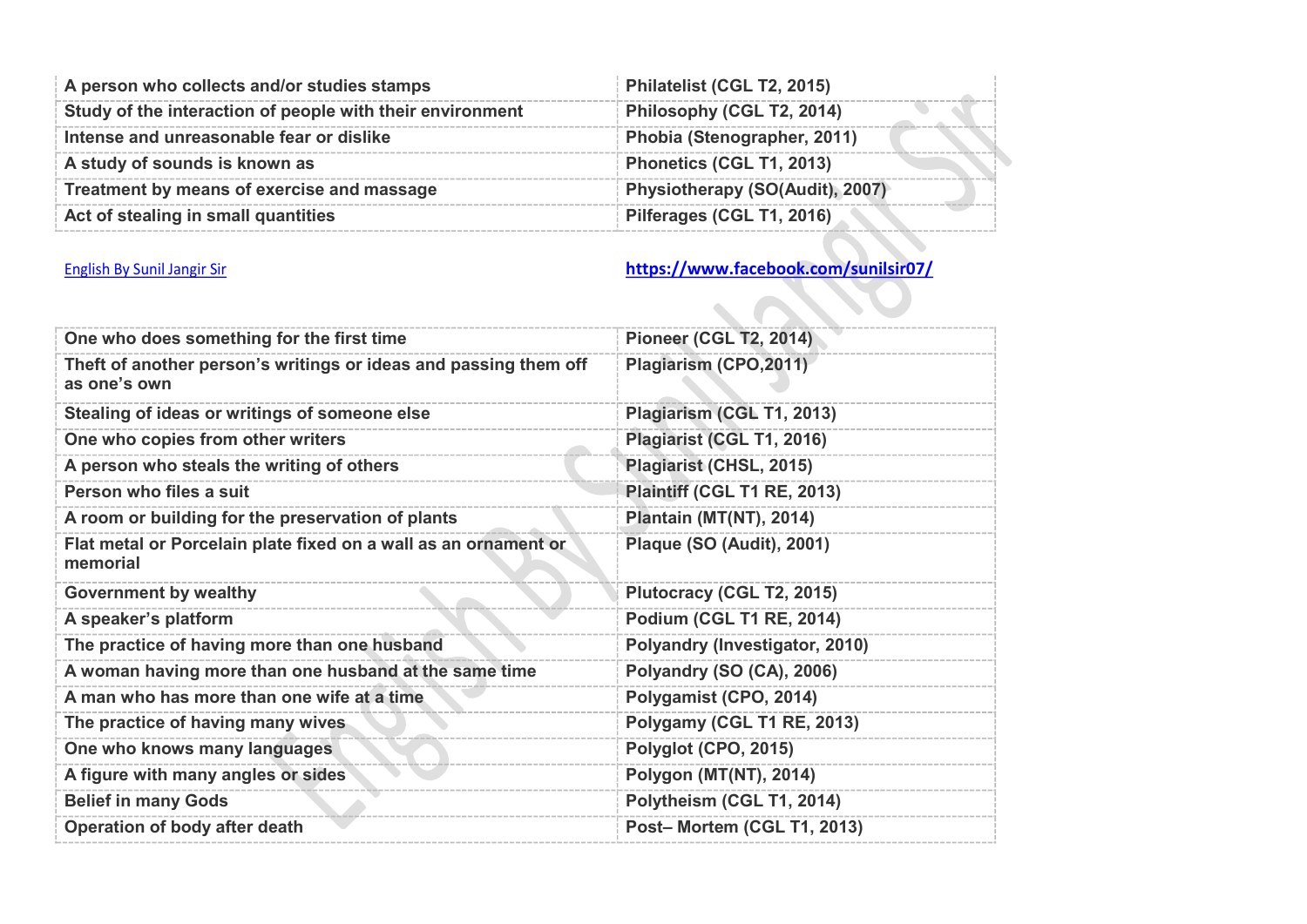| Posthumous child (LDC, 2010)          |
|---------------------------------------|
| Posthumous (CGL T1, 2016)             |
| <b>Potable (CGL T2, 2014)</b>         |
| Predator (CGL T1, 2016)               |
| Prejudice (SO(Audit), 2007)           |
| Premiere (CHSL, 2015)                 |
| Prevaricate (CGL T1, 2011)            |
| <b>Prim (CPO, 2015)</b>               |
| <b>Procrastination (CGL T1, 2016)</b> |
| Profile (SO(Audit), 2006)             |
|                                       |

| Introductory part or lines to a discourse or play        | Prologue (CHSL, 2015)           |
|----------------------------------------------------------|---------------------------------|
| A pole or beam used as a temporary support               | <b>Prop (CGL T2, 2013)</b>      |
| A special fondness or liking for                         | Propensity (CGL T1, 2014)       |
| One who is converted from one religion to other          | Proselyte (CGL T1, 2016)        |
| Code of diplomatic etiquette and precedence              | Protocol (CGL T1, 2011)         |
| Code of diplomatic etiquette and precedence              | Protocol (CHSL, 2014)           |
| The first model of a new device                          | Prototype (SO (Audit), 2004)    |
| One who studies election trend by means of opinion polls | Psephologist (SO (Audit), 2003) |
| The scientific study of elections                        | Psephology (CGL T1, 2016)       |
| A fictitious name especially one assumed by an author    | Pseudonym (CHSL, 2014)          |
| To write under a different name                          | Pseudonym (CHSL, 2012)          |
| Science of Human mind and behavior                       | Psychology (CGL T1, 2013)       |
| A person who gambles or bets                             | Punter (CPO T- 2, 2011)         |
| A four footed animal                                     | Quadruped (TA (IT & CE), 2004)  |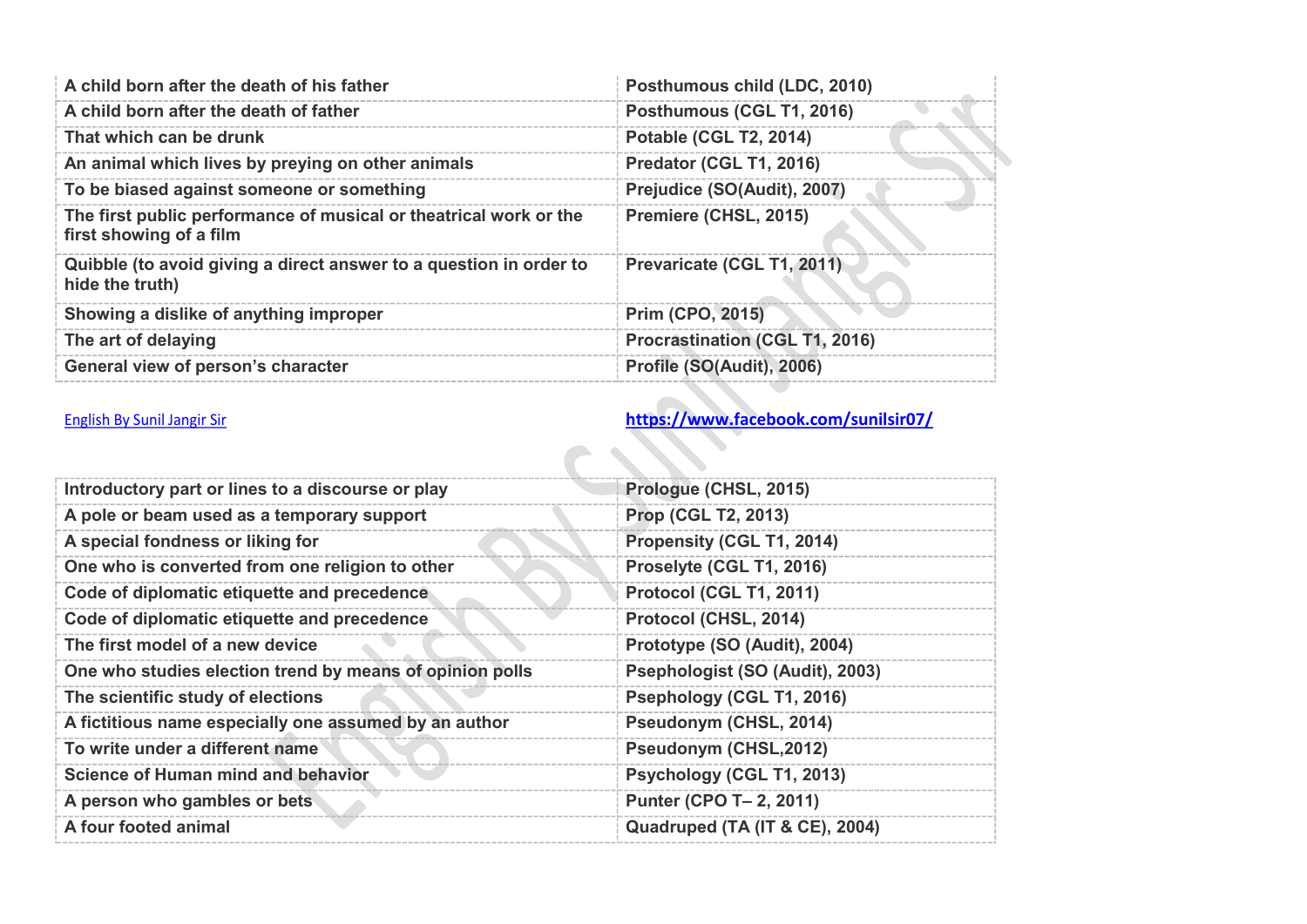| Emission of light or heat from a central point                                                             | Radiation (CGL T1, 2016)      |
|------------------------------------------------------------------------------------------------------------|-------------------------------|
| Having a stale smell or taste                                                                              | <b>Rancid (CGL T1, 2014)</b>  |
| Amount of money demanded by kidnappers                                                                     | <b>Ransom (MTS, 2013)</b>     |
| To take back, withdraw or renounce                                                                         | <b>Recant (SO (CA), 2006)</b> |
| <b>Give and receive mutually</b>                                                                           | Reciprocate(SO (Audit), 2003) |
| A person who withdraws from world to live in seclusion and often<br>in solitude                            | <b>Recluse (DEO, 2009)</b>    |
| A person who lives by himself                                                                              | Recluse (CHSL, 2013)          |
| Too much official formality                                                                                | Red-tapism (TA(IT&CE), 2006)  |
| A process involving too much official formalities                                                          | Red tapism (CGL T1, 2015)     |
| The practice of submitting a proposal to popular vote                                                      | Referendum (CGL T1, 2011)     |
| An act when people vote in order to make a particular subject or<br>policy rather than voting for a person | Referendum (CGL T1, 2016)     |

| An involuntary action under a stimulus is described as a | <b>Reflex (SAS, 2010)</b>             |
|----------------------------------------------------------|---------------------------------------|
| The act of killing a king                                | Regicide (CGL T1, 2016)               |
| <b>Brought back to mind</b>                              | Reminisced (CHSL, 2014)               |
| Artistic, musical or dramatic interpretation             | <b>Rendition (CPO, 2015)</b>          |
| One who deserts his principle or believes                | Renegade (SO (CA), 2006)              |
| Act of making things new like before                     | Renovate (CGL T1, 2016)               |
| Send or bring somebody back to his own country           | <b>Repatriate (Constable GD,2013)</b> |
| <b>Providing relief</b>                                  | Reprieve (CGL T1, 2016)               |
| The process by which plants and animals breathe          | <b>Respiration (CGL T1, 2016)</b>     |
| Military waking up signals in the morning                | Reveille (SO(CA), 2007)               |
| Take great pleasure                                      | <b>Revel (CGL T1 RE, 2013)</b>        |

 $\overline{\mathbf{X}}$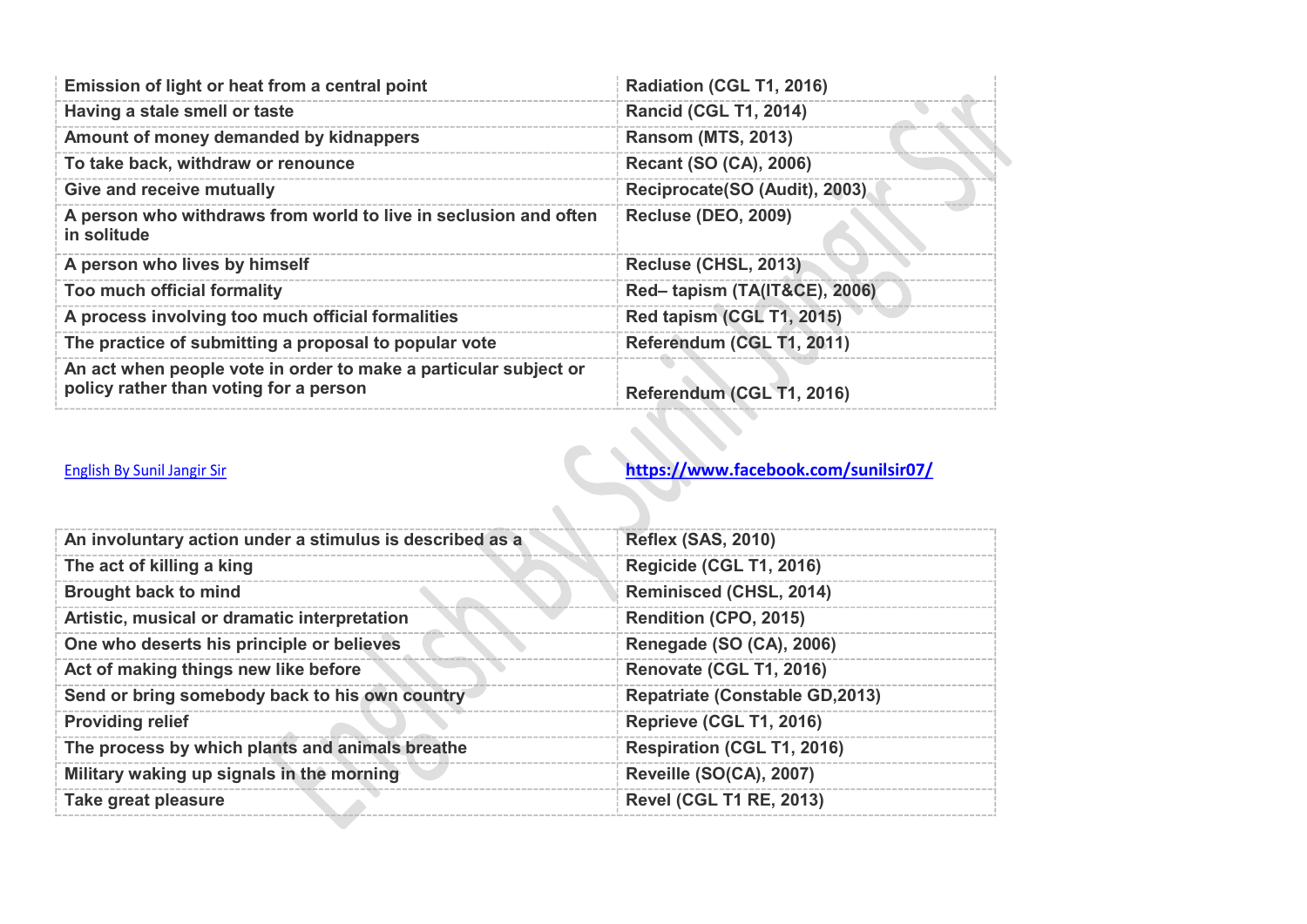| Meaningless language with an exaggerated style intended to<br><b>impress</b> | Rhetoric (CGL T1, 2013)                   |
|------------------------------------------------------------------------------|-------------------------------------------|
| A doctor who specializes in diseases of the nose                             | Rhinologist (CGL T1, 2014)                |
| Scale used for measuring the strength of an earthquake                       | Richter (LDC, 2011)                       |
| Solemn religious acts                                                        | <b>Rites (CGL T1, 2016)</b>               |
| Circular building or hall with a dome                                        | Rotunda (SAS, 2010)                       |
| Intentional damage to arrest production                                      | Sabotage (CHSL, 2015)                     |
| Violation of something holy and sacred                                       | Sacrilege (SO (CA), 2006)                 |
| Violation of something holy or sacred                                        | Sacrilege (Statistical Invigilator, 2005) |
| Violation of the sanctity of a sacred place                                  | Sacrilege (CGL T1, 2016)                  |
| A person who helps even a stranger in difficulty                             | Samaritan (CGL T1, 2013)                  |
| A man who helps a stranger or a person in difficulties is                    | Samaritan (CPO, 2015)                     |
| A place of good climate for invalids                                         | Sanatorium (FCI, 2012)                    |
| A reserve for animals, birds etc in their natural habitat                    | Sanctuary (CPO, 2015)                     |
| <b>Full of criticism or mockery</b>                                          | Satire (Stenographer, 2011)               |
| One who is always doubting                                                   | Sceptic (CPO, 2014)                       |
| A vivacious and lively experience is said to be                              | <b>Scintillating (CGL T2, 2015)</b>       |

| <b>Scintillating (CGL T2, 2015)</b> |  |  |
|-------------------------------------|--|--|
|                                     |  |  |

| Severely abusive writing in journals               | Scurrilous (SO (Audit), 1997)        |
|----------------------------------------------------|--------------------------------------|
| A place where all religions are honoured           | <b>Secular (TA(IT&amp;CE), 2006)</b> |
| A drug or other substance that induce sleep        | Sedative (CHSL, 2014)                |
| Hard working and diligent                          | Sedulous (CGL T1, 2016)              |
| That which is arranged by conferring or discussing | <b>Seminar (CGL T1 RE, 2015)</b>     |
| A person who is in his seventies                   | Septuagenarian (SO(CA), 2007)        |
| The production of raw silk                         | Sericulture (CGL T1, 2013)           |
| To cut something into two pieces                   | Sever (SO (Audit), 2001)             |
| A large number of fish swimming together           | <b>Shoal (MT(NT), 2014)</b>          |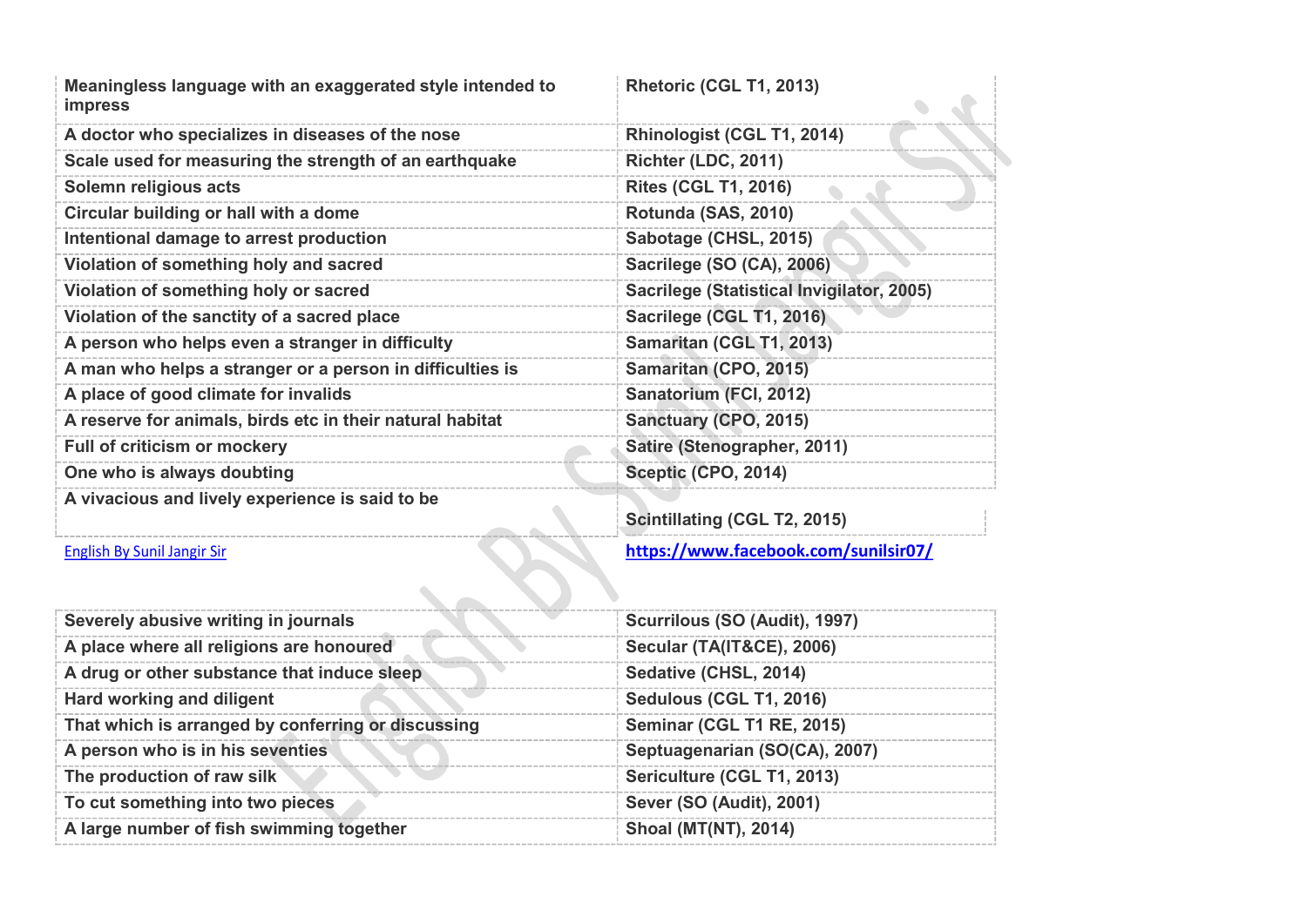| Small pieces of metal that fly out from an exploding bomb                                                                                      | Shrapnel (CGL T1, 2014)              |
|------------------------------------------------------------------------------------------------------------------------------------------------|--------------------------------------|
| A figure of speech by which a thing is spoken of as being that<br>which it only resembles                                                      | <b>Simile (CGL T2, 2011)</b>         |
| A post with little work but high salary                                                                                                        | <b>Sinecure (CGL T1, 2011)</b>       |
| An office with a salary but no work                                                                                                            | Sinecure (CPO, 2012)                 |
| One who tends to patronize, rebuff or ignore people regarded as<br>social inferiors and imitate, admire people regarded as social<br>superiors | <b>Snob (CGL T1, 2016)</b>           |
| A brief or a short stay at a place                                                                                                             | <b>Sojourn (CGL T1, 2016)</b>        |
| The act of speaking about one's thoughts when one is alone                                                                                     | Soliloquy (CGL T1, 2014)             |
| <b>Walking in sleep</b>                                                                                                                        | Somnambulism (CHSL, 2014)            |
| <b>Walking in sleep</b>                                                                                                                        | Somnambulism (CPO, 2015)             |
| One who walks in sleep                                                                                                                         | Somnambulist (TA(IT & CE), 200)      |
| A fourteen line poem                                                                                                                           | <b>Sonnet (CGL T2, 2015)</b>         |
| A poem of fourteen lines                                                                                                                       | Sonnet (CHSL, 2014)                  |
| Drug which cause people to sleep early                                                                                                         | Soporific (CGL T1, 2016)             |
| Killing one's sister                                                                                                                           | Sororicide (CGL T1, 2016)            |
| Something kept as a reminder of an event                                                                                                       | Souvenir (LDC, 2011)                 |
| An object or portion serving as a sample                                                                                                       | Specimen (CGL T1, 2011)              |
| <b>Study of caves</b>                                                                                                                          | Speleology (CGL T1, 2014)            |
| One who speaks for others                                                                                                                      | Spokesman (CHSL,2012)                |
| Occurring at irregular intervals in time                                                                                                       | Sporadic (DEO, 2009)                 |
| Written law of a legislative body                                                                                                              | <b>Statue (CPO, 2013)</b>            |
| <b>English By Sunil Jangir Sir</b>                                                                                                             | https://www.facebook.com/sunilsir07/ |

| One who is indifferent to pleasure or pain                           | <b>Stoic (SO (Audit), 2003)</b> |
|----------------------------------------------------------------------|---------------------------------|
| One who is indifferent to pain and pleasure                          | Stoic (SO(CA), 2005)            |
| One who is unaffected or indifferent to joy, pain, pleasure or grief | Stoic (CGL T1, 2013)            |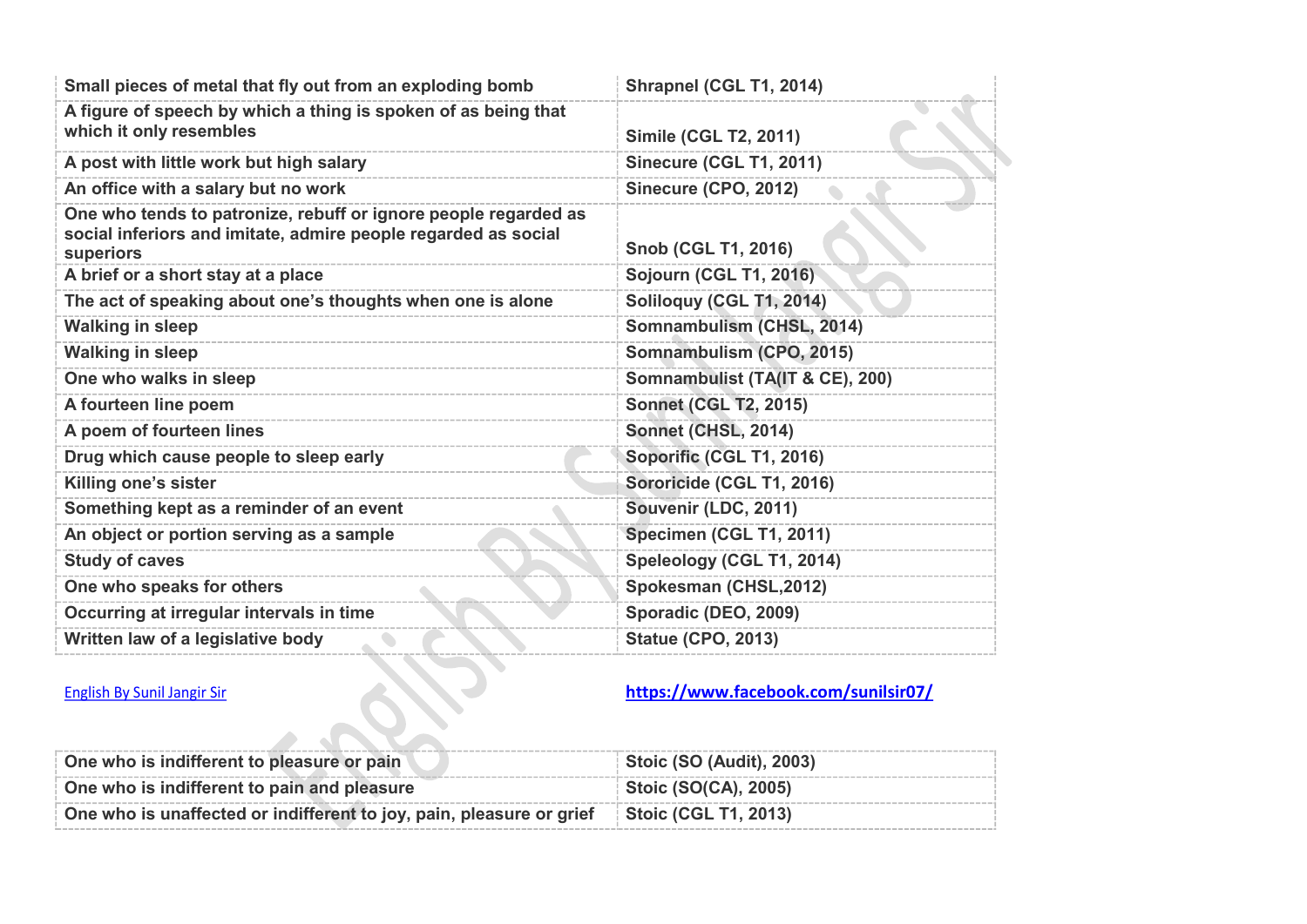| One who accepts pleasure and pain equally                                                     | <b>Stoic (CGL T1, 2013)</b>          |
|-----------------------------------------------------------------------------------------------|--------------------------------------|
| One who is indifferent to pain or pleasure                                                    | <b>Stoic (CGL T1, 2016)</b>          |
| <b>Calmness and indifference to suffering</b>                                                 | Stoicism (Investigator, 2010)        |
| Indifference to pleasure or pain                                                              | Stoicism (SO (Audit), 2005)          |
| Indifference to Pain and pleasure                                                             | <b>Stoicism (CGL T1, 2016)</b>       |
| One hides away in a ship or passenger vehicle to obtain a free<br>passage                     | Stowaway (CGL T1,2010)               |
| Too willing to obey other people                                                              | Subservient (CGL T2, 2015)           |
| Having juicy or fleshy and thick tissue                                                       | <b>Succulent (CGL T1, 2013)</b>      |
| Of the highest degree                                                                         | Superlative (CGL T1, 2016)           |
| Stealthily done (something done in a quiet and secret way in order<br>to avoid being noticed) | Surreptitious (SO (Audit), 1997)     |
| A part of a word that can be pronounced separately                                            | Syllable (CGL T1, 2014)              |
| To put two and two together                                                                   | Symbiosis (Constable, 2015)          |
| A place where Jews worship according to their religion                                        | Synagogue (SO(CA), 2005)             |
| <b>Words of similar meaning</b>                                                               | Synonyms (CPO, 2010)                 |
| A rough, violent, troublesome person                                                          | <b>Tartar (CGL T1, 2016)</b>         |
| A statement in which you say the same thing twice in different<br>words                       | Tautology (CGL T2, 2015)             |
| The art of preserving skin of animals, birds and fish                                         | Taxidermy (LDC, 2011)                |
| Science regarding principles of classification                                                | Taxonomy (CGL T1, 2013)              |
| A person who never takes alcoholic drinks                                                     | Teetotaller (SO(Audit), 2008)        |
| A person who abstains completely from alcoholic drinks                                        | Teetotaller (CGL T1 RE, 2013)        |
| A person who completely abstains from alcohol                                                 | Teetotaller (CGL T1, 2016)           |
| A violent storm                                                                               | <b>Tempest (Stenographer, 2010)</b>  |
| Lasting only for a short while                                                                | Temporary (LDC, 2011)                |
| <b>English By Sunil Jangir Sir</b>                                                            | https://www.facebook.com/sunilsir07/ |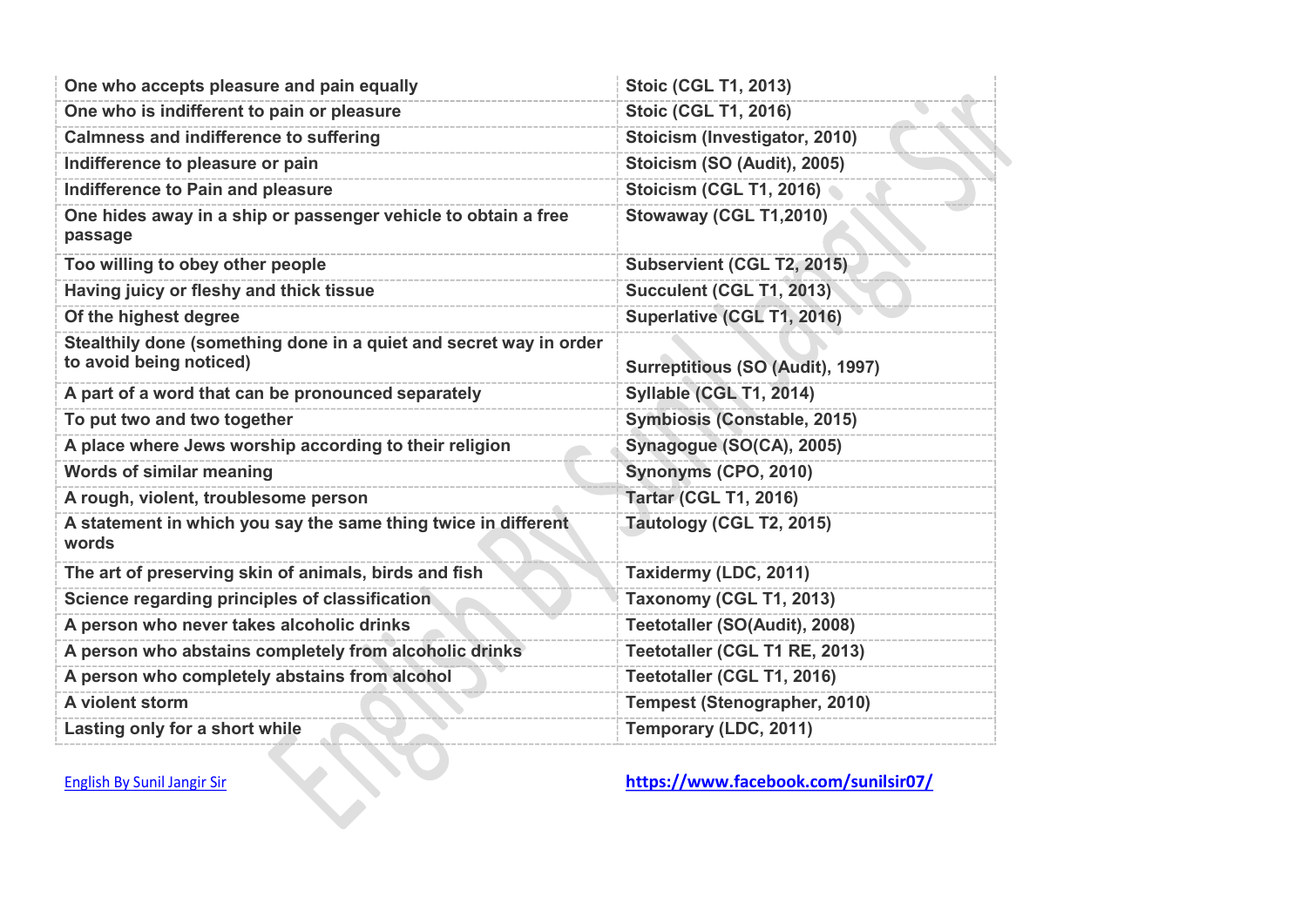| A written statement about someone's                                                | Testimonial (CPO T- 2, 2011)       |
|------------------------------------------------------------------------------------|------------------------------------|
| character, usually provided by an employer                                         |                                    |
| The study of religion and religious ideas and beliefs                              | Theology (SO(CA), 2005)            |
| <b>Study of the nature of Gods</b>                                                 | Theology (CGL T2, 2013)            |
| A system of Government in which only one political party is<br>allowed to function | Totalitarianism (SO (Audit), 2005) |
| Something that is poisonous and unhealthy                                          | <b>Toxic (TA(IT&amp;CE), 2006)</b> |
| One who breaks the law                                                             | Transgressor (TA (IT & CE, 2009))  |
| That which lasts for a short time                                                  | Transitory (TA (IT & CE), 2004)    |
| Shaking movement of the ground                                                     | <b>Tremor (MTS, 2014)</b>          |
| The conference that takes place once in three year                                 | Triennial (CGL T1, 2013)           |
| A set of three related works by same author                                        | <b>Trilogy (CGL T1, 2013)</b>      |
| A group of three powerful people                                                   | Triumvirate (CGL T1, 2013)         |
| One who stays away from school without permission                                  | <b>Truant (SO(CA), 2005)</b>       |
| A school boy who frequently cuts classes is a                                      | <b>Truant (CGL T1, 2013)</b>       |
| An obviously true or hackneyed statement                                           | <b>Truism (CGL T1, 2013)</b>       |
| High sea waves caused by underwater earthquake                                     | Tsunami (Stenographer, 2011)       |
| That which is without opposition                                                   | <b>Unanimous (LDC, 2011)</b>       |
| The full agreement of all members                                                  | <b>Unanimously (CHSL, 2014)</b>    |
| That which cannot be captured                                                      | Ungrippable (TA (IT & CE, 2009))   |
| Belonging to all parts of the world                                                | Universal (CPO, 2010)              |
| Found all over the world                                                           | Universal (LDC, 2011)              |
| A container for the ashes of a dead person                                         | Urn (Constable, 2015)              |
| One who lends money at a very high interest                                        | Usurer (CHSL, 2013)                |
| One living on vegetables                                                           | Vegetarian (CGL T1 RE, 2014)       |
| One who eats no animal flesh                                                       | Vegetarian (CPO, 2014)             |
| Speed of an object in one direction                                                | Velocity (CPO, 2011)               |
| <b>Committing murder in revenge</b>                                                | Vendetta (CGL T1, 2016)            |
| A person who is greatly respected because of wisdom                                | Venerable (CGL T1, 2013)           |